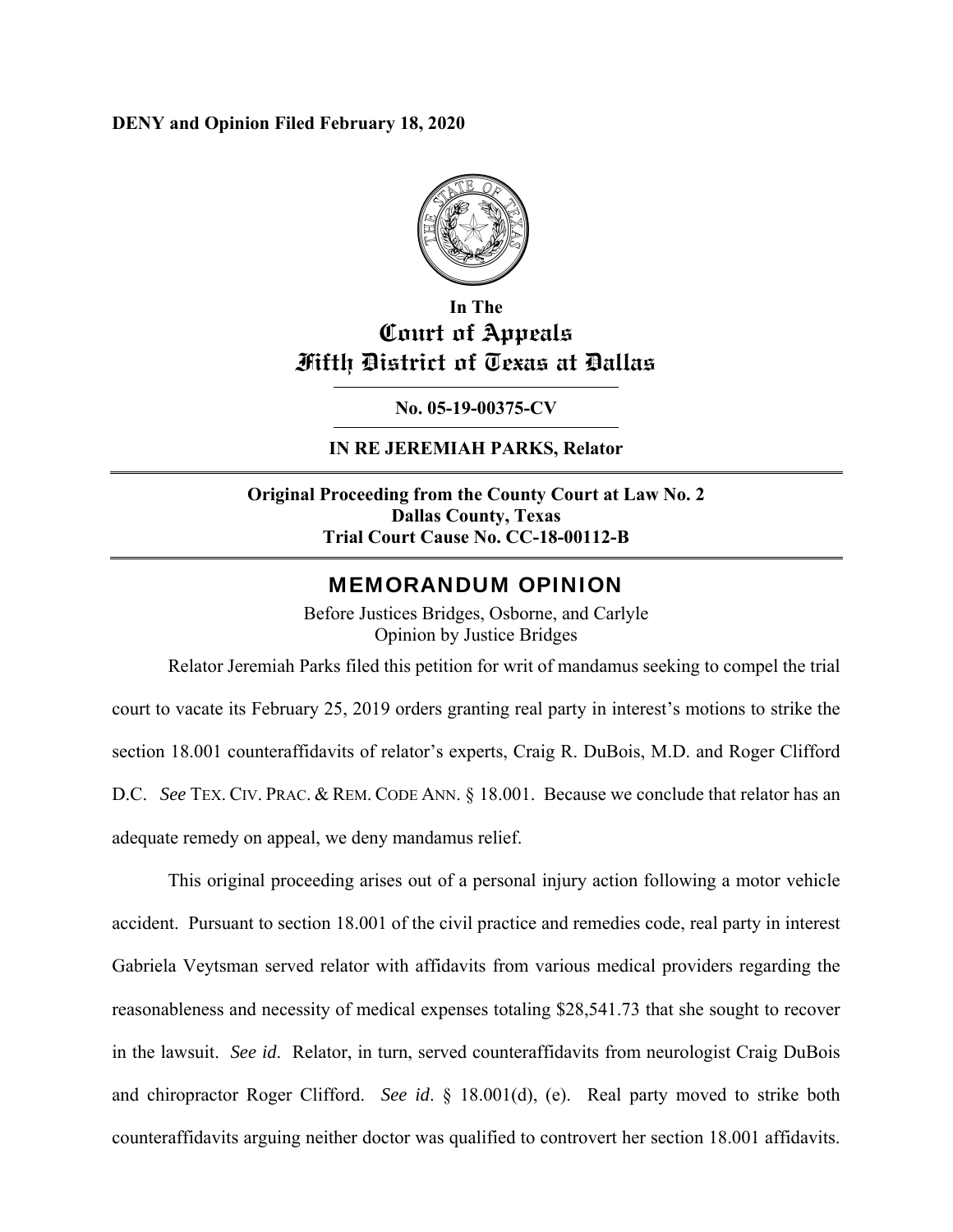The trial court agreed and struck the counteraffidavits of Dr. DuBois and Dr. Clifford. Relator argues the ruling is error. Further, relator argues mandamus relief is appropriate here because it "will spare the parties and the public the time and money utterly wasted enduring eventual reversal of improperly conducted proceedings" and "provide guidance on issues of statewide importance and prevent a waste of resources."

Mandamus is an extraordinary remedy granted only when the relator establishes an abuse of discretion by the trial court and an inadequate appellate remedy. *In re N. Cypress Med. Ctr. Operating Co.*, 559 S.W.3d 128, 130 (Tex. 2018) (orig. proceeding). Thus, when the law provides a plain, adequate, and complete remedy, mandamus will not issue. *See In re CVR Energy, Inc*., 500 S.W.3d 67, 80 (Tex. App.—Houston [1st Dist.] 2016, orig. proceeding) (op. on reh'g). There is no specific definition that captures the essence of what constitutes an adequate appellate remedy. *See In re Garza*, 544 S.W.3d 836, 840 (Tex. 2018) (per curiam) (orig. proceeding). The test as to whether there is an adequate appellate remedy is practical and prudential, is not subject to simple categories or bright-line rules, and requires the careful balancing of jurisprudential considerations. *In re Prudential Ins. Co. of Am.*, 148 S.W.3d 124, 136 (Tex. 2004) (orig. proceeding). The analysis includes "consideration of the degree to which 'important substantive and procedural rights' are subject to impairment or loss.'" *Id*.

A party is not entitled to mandamus relief simply upon showing it will be subject to delay, inconvenience, or expense if required to wait for correction on appeal. *See In re Casanova*, No. 05-14-01166-CV, 2014 WL 6486127, at \*2 (Tex. App.—Dallas Nov. 20, 2014, orig. proceeding) (mem. op.). Instead, mandamus relief is more properly limited to those trial court errors that "'elude[ ] answer by appeal' and which forever deprive a party of a right that cannot be restored by reversal on appeal." *Id*. (quoting *In re Prudential Ins. Co. of Am.*, 148 S.W.3d at 138). The most frequent use of mandamus relief has involved cases where the very act of proceeding to trial,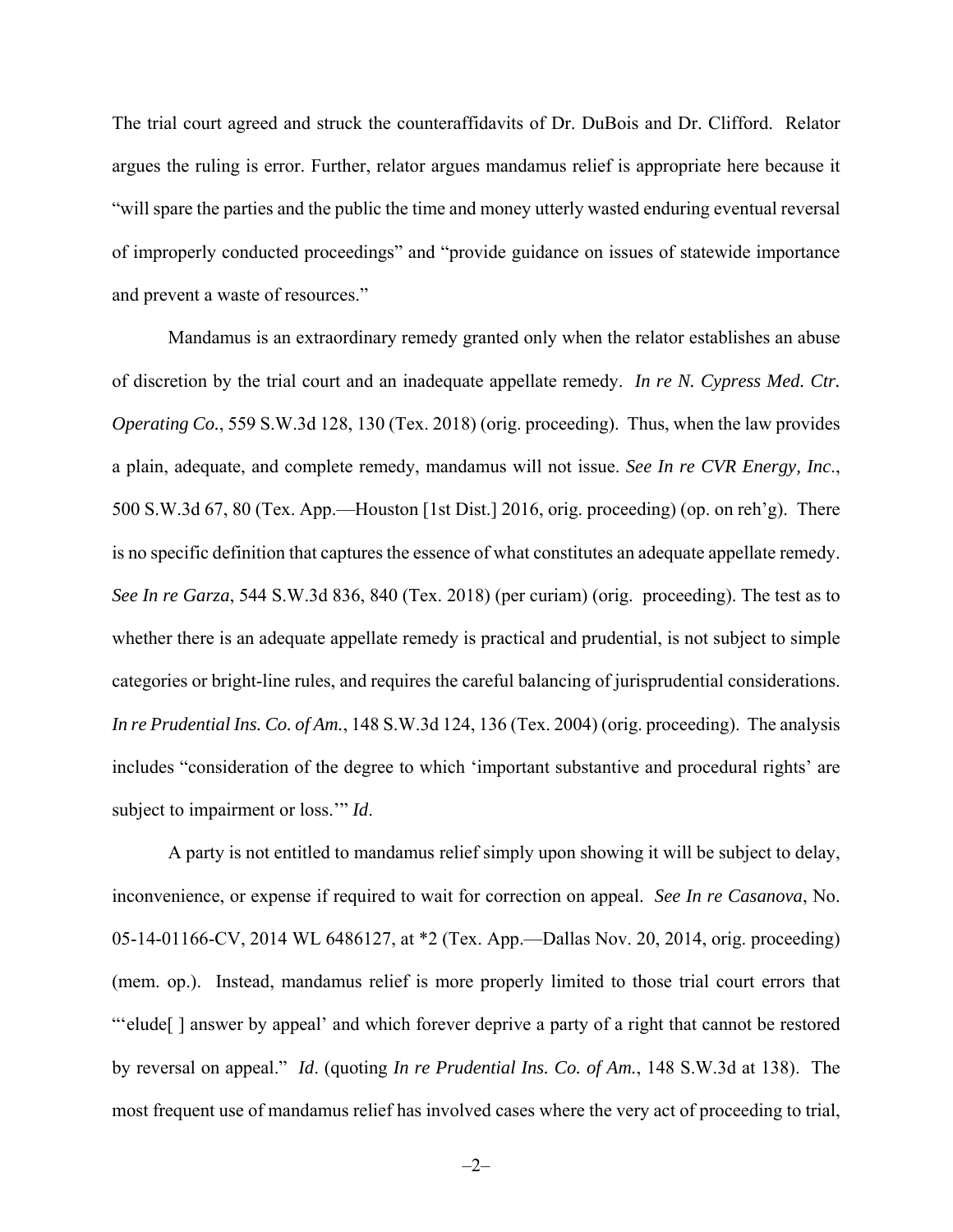regardless of the outcome, would defeat the substantive right involved. *See In re McAllen Med. Ctr., Inc*., 275 S.W.3d 458, 465 (Tex. 2008) (orig. proceeding). The supreme court has consistently held that as a general rule, mandamus relief is not appropriate to supervise or correct incidental rulings of a trial court when there is an adequate remedy by appeal. *See In re Entergy Corp*., 142 S.W.3d 316, 320 (Tex. 2004) (orig. proceeding). The hesitancy to grant mandamus relief to correct incidental trial court rulings can be traced "to a desire to prevent parties from attempting to use the writ as a substitute for an authorized appeal." *Id*. at 321 (explaining that possibility relator would be forced to endure hardship of trial is, without more, insufficient to grant mandamus relief).

Historically, challenges to the trial court's ruling on a motion to strike a section 18.001 counteraffidavit have been addressed in a subsequent appeal from the final judgment in the underlying matter. *See Ten Hagen Excavating, Inc. v. Castro-Lopez,* 503 S.W.3d 463, 491–92 (Tex. App.—Dallas 2016, pet. denied); *Turner v. Peril*, 50 S.W.3d 742, 747 (Tex. App.—Dallas 2001, pet. denied); *Hong v. Bennett*, 209 S.W.3d 795, 798 (Tex. App.—Fort Worth 2006, no pet.). However, the Tyler Court of Appeals recently held that mandamus relief is available to review orders striking secton 18.001 counteraffidavits. *See In re Brown*, No. 12-18-00295-CV, 2019 WL 1032458, at \*6 (Tex. App.—Tyler Mar. 5, 2019, orig. proceeding) (mem. op.). In reaching its conclusion, the Tyler court stated the defendants would lose substantial rights if the order striking the counteraffidavit were allowed to stand because they would be unable to present any evidence contradicting the affidavits of the plaintiff's medical providers. *Id*. at \*5. We do not agree that a ruling on a section 18.001 counteraffidavit is the kind of significant ruling that is essential to preserve important substantive and procedural rights from impairment or loss. *See In re Prudential Ins. Co. of Am.*, 148 S.W.3d at 136.

The striking of a section 18.001 counteraffidavit is similar to the striking or exclusion of any other expert witness testimony. Typically, challenges to excluded expert testimony on a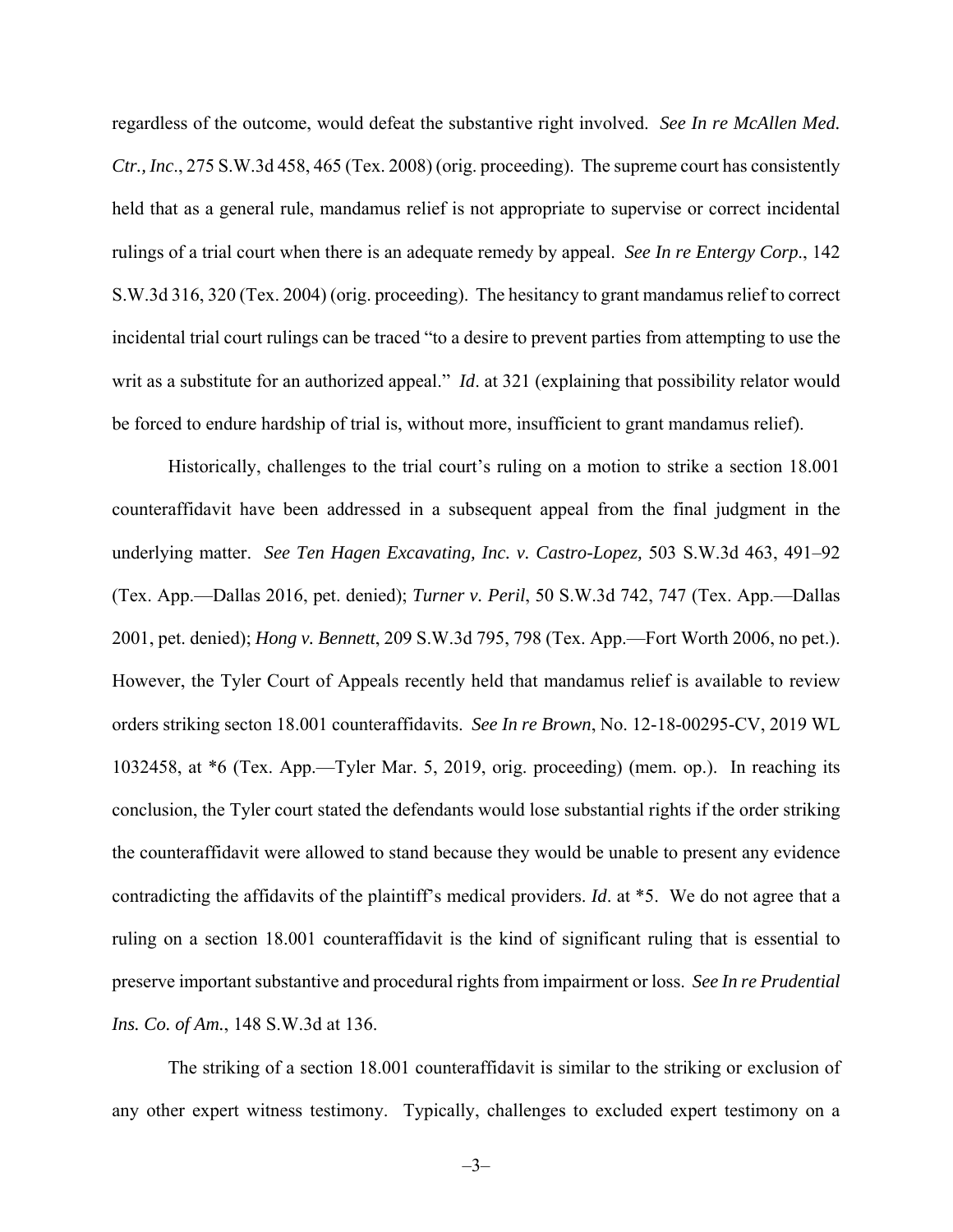particular damage element have been reviewed on appeal. *See Broders v. Heise*, 924 S.W.2d 148, 151–52 (Tex. 1996) (reviewing ruling on admissibility of expert testimony on direct appeal); *Morello v. Seaway Crude Pipeline Co.*, No. 01-16-00765-CV, 2018 WL 2305541, at \*19–27 (Tex. App.—Houston [1st Dist.] May 22, 2018, pet. denied) (mem. op.) (addressing on appeal trial court's orders striking all or parts of opinions of six of appellant's experts in condemnation proceeding); *In re Schronk*, No. 10-11-00248-CV, 2011 WL 3850045, at \*2–3 (Tex. App.—Waco Aug. 31, 2011, orig. proceeding) (mem. op) (denying mandamus relief for order striking expert testimony because relator had adequate remedy by appeal); *In re SDI Indus., Inc*., No. 13-09- 00128-CV, 2009 WL 781562, at \*2 (Tex. App.—Corpus Christi–Edinburg Mar. 23, 2009, orig. proceeding) (mem. op.) (per curiam) (same); *In re Pilgrim's Pride Corp*., No. 06-08-00109-CV, 2008 WL 4907589, at \*2 (Tex. App.—Texarkana Nov. 17, 2008, orig. proceeding) (mem. op.) (same); *In re Thornton-Johnson*, 65 S.W.3d 137, 139 (Tex. App.—Amarillo 2001, orig. proceeding) (adequate remedy by appeal where relators' other claims and defenses unaffected by order excluding expert testimony).

Relator has not clearly established the impossibility of defending the underlying personal injury suit, nor has he shown that the exclusion of the section 18.001 counteraffidavits prevents him from defending against Veytsman's claims such that a trial would be a waste of judicial resources. In addition, relator has not shown that the available appellate remedy will cause him "the permanent loss of substantial rights." *See In re Kan. City S. Indus., Inc*., 139 S.W.3d 669, 670 (Tex. 2004) (orig. proceeding). Section 18.001 affidavits and counteraffidavits address only the reasonableness and necessity of a plaintiff's past medical expenses, which is just one element of his or her claim for damages. Moreover, a defendant whose counteraffidavit is excluded may still cross-examine the plaintiff about her injuries and prior medical condition and make arguments contesting affidavits of reasonable and necessary expenses during opening and closing statements.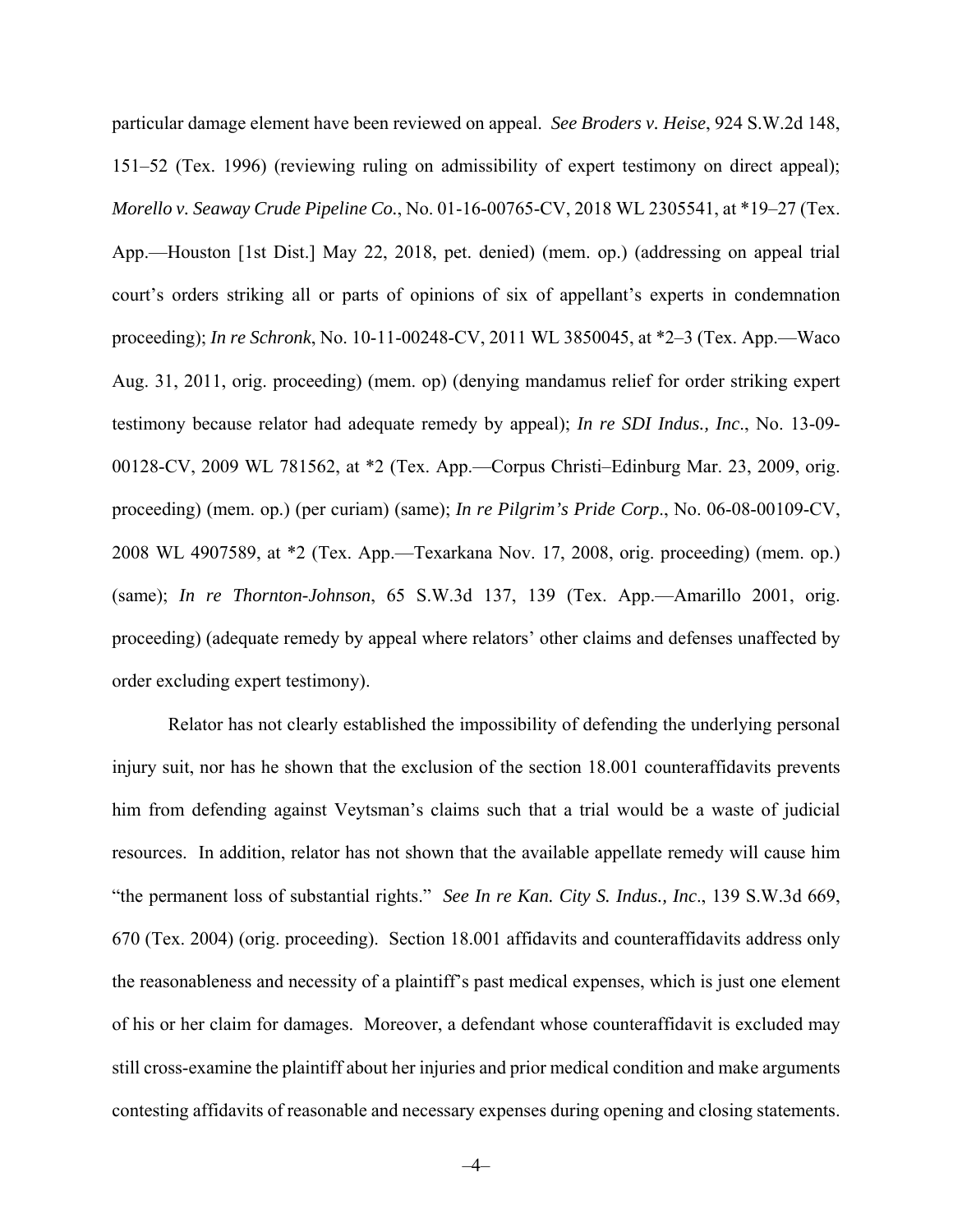See Ten Hagen Excavating, 503 S.W.3d at 494.<sup>1</sup> Additionally, because section 18.001 does not pertain to the necessary causal link between the accident and the alleged injuries, a defendant is still free to present evidence that the injuries for which the plaintiff was treated were not caused by the accident in the absence of a section 18.001 counteraffidavit. *See Hong*, 209 S.W.3d at 804 n.4. As a panel, we are bound by prior panel precedent. *See Signature Mgmt. Team, LLC v. Quixtar, Inc.*, 281 S.W.3d 666, 671 n.1 (Tex. App.—Dallas 2009), *rev'd on other grounds*, 315 S.W.3d 28 (Tex. 2010). Our conclusion that relator has an adequate remedy by appeal makes it unnecessary to address whether or not the trial court's ruling excluding the counteraffidavits of Dr. DuBois and Dr. Clifford constituted an abuse of discretion.

After examining and fully considering the petition for writ of mandamus, the response filed by real party in interest, relator's reply, the amicus brief filed by the Texas Association of Defense Counsel, the amicus brief filed by the Texas Trial Lawyers Association, and the applicable law, we conclude relator has not met his burden to obtain mandamus relief. Accordingly, we deny the petition for writ of mandamus.

Schenck, J. dissenting

190375F.P05

/David L. Bridges/ DAVID L. BRIDGES **JUSTICE** 

 <sup>1</sup> *See also In re Flores*, No. 01-19-00484-CV, 2020 WL 425297 (Tex. App.—Houston [1st Dist.] Jan. 28, 2020, orig. proceeding) (denying mandamus relief). The court of appeals in *Flores* explained one of the most important reasons for denying mandamus was the ability of defense counsel to do the following at a trial where a counteraffidavit has been stricken:

And perhaps most importantly, even when an 18.001(b) affidavit is admitted into evidence, the opposing party:

<sup>•</sup> is *not* prevented from making arguments contesting the affidavits during opening statements and closing arguments, *Gutierrez*; *Ten Hagen*, 503 S.W.3d at 494;

<sup>•</sup> *may* cross-examine the offering parties about their injuries and prior medical conditions, *Ten Hagen*, 503 S.W.3d at 494; *Grove*, 2004 WL 1686326, at \*6; and

<sup>•</sup> *may* introduce corresponding medical records. *Ten Hagen*, 503 S.W.3d at 494; *Grove*, 2004 WL 1686326, at \*6.

*In re Flores*, 2020 WL 425297, at \*1–2.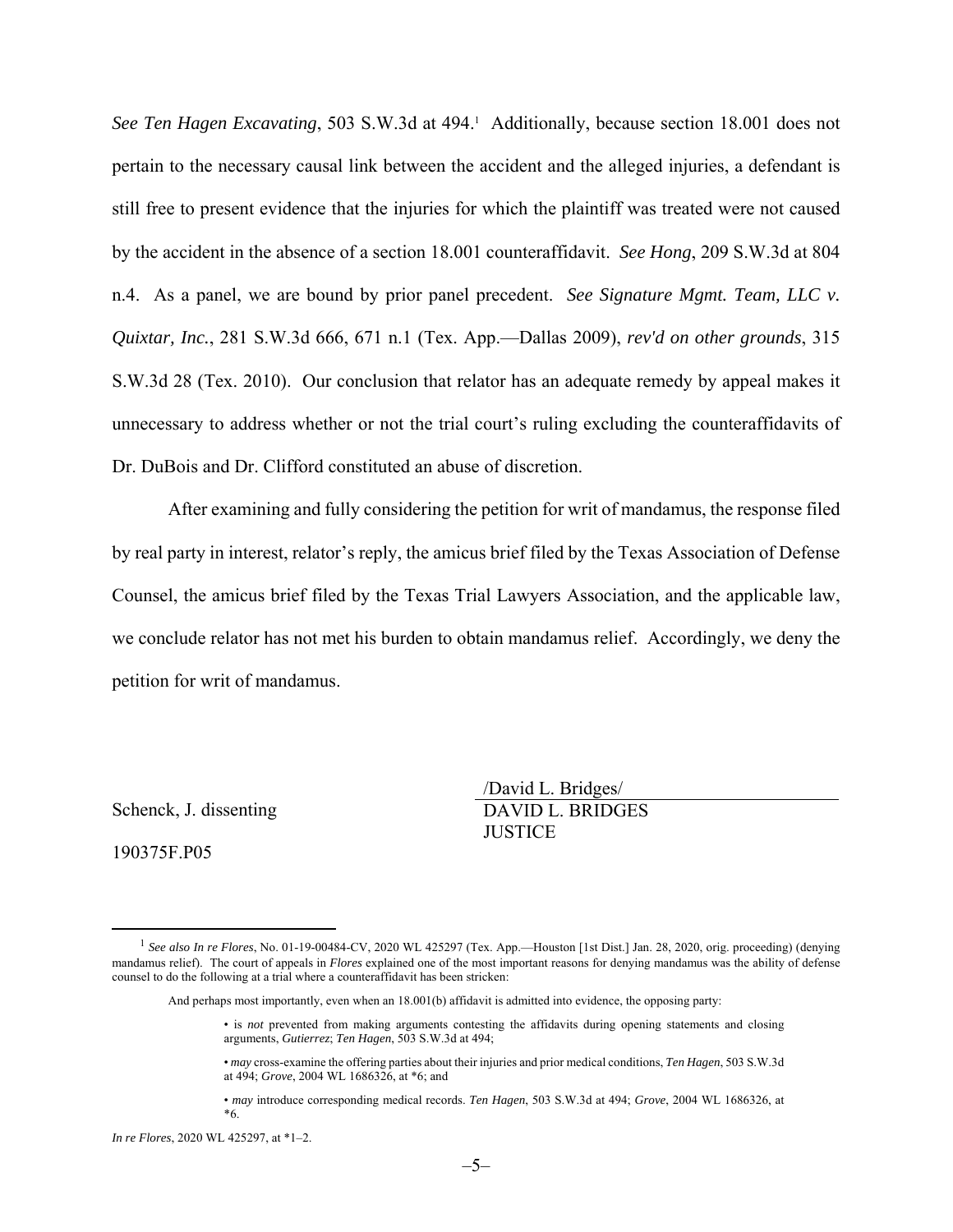**Dissenting Opinion; Opinion Filed February 18, 2020**



# **In The Court of Appeals Fifth District of Texas at Dallas**

**No. 05-19-00375-CV**

**IN RE JEREMIAH PARKS, Relator**

**Original Proceeding from the County Court at Law No. 2 Dallas County, Texas Trial Court Cause No. CC-18-00112-B**

# DISSENTING OPINION FROM DENIALS OF PETITION FOR WRIT OF MANDAMUS AND *EN BANC* CONSIDERATION

Opinion by Justice Schenck

This case presents important and recurring questions concerning proof of material facts at trial as they are affected by section 18.001 of the Texas Civil Practice and Remedies Code.<sup>1</sup> Specifically, owing to binding prior panel interpretation of this statute, the relator in this case will not be permitted to offer any evidence at trial or otherwise conduct a meaningful defense on the damages issue and will face a mandatory presumption of sufficiency that arises only from the trial court's wholly discretionary decision to admit one affidavit and exclude another. The resulting trial will be governed by this presumption regardless of the actual objective weight of the admitted affidavit and any subsequent appeal will be confined to an abuse of discretion review. Unless the trial court is later found to have abused its discretion any judgment against relator will be affirmed

 $<sup>1</sup>$  I note that certain changes have been made to section 18.001 and became effective on September 1, 2019. Most of those changes are directed</sup> to deadlines, and they do not impact my discussion of the statute as it applies in this case. TEX. CIV. PRAC. & REM. CODE ANN. § 18.001.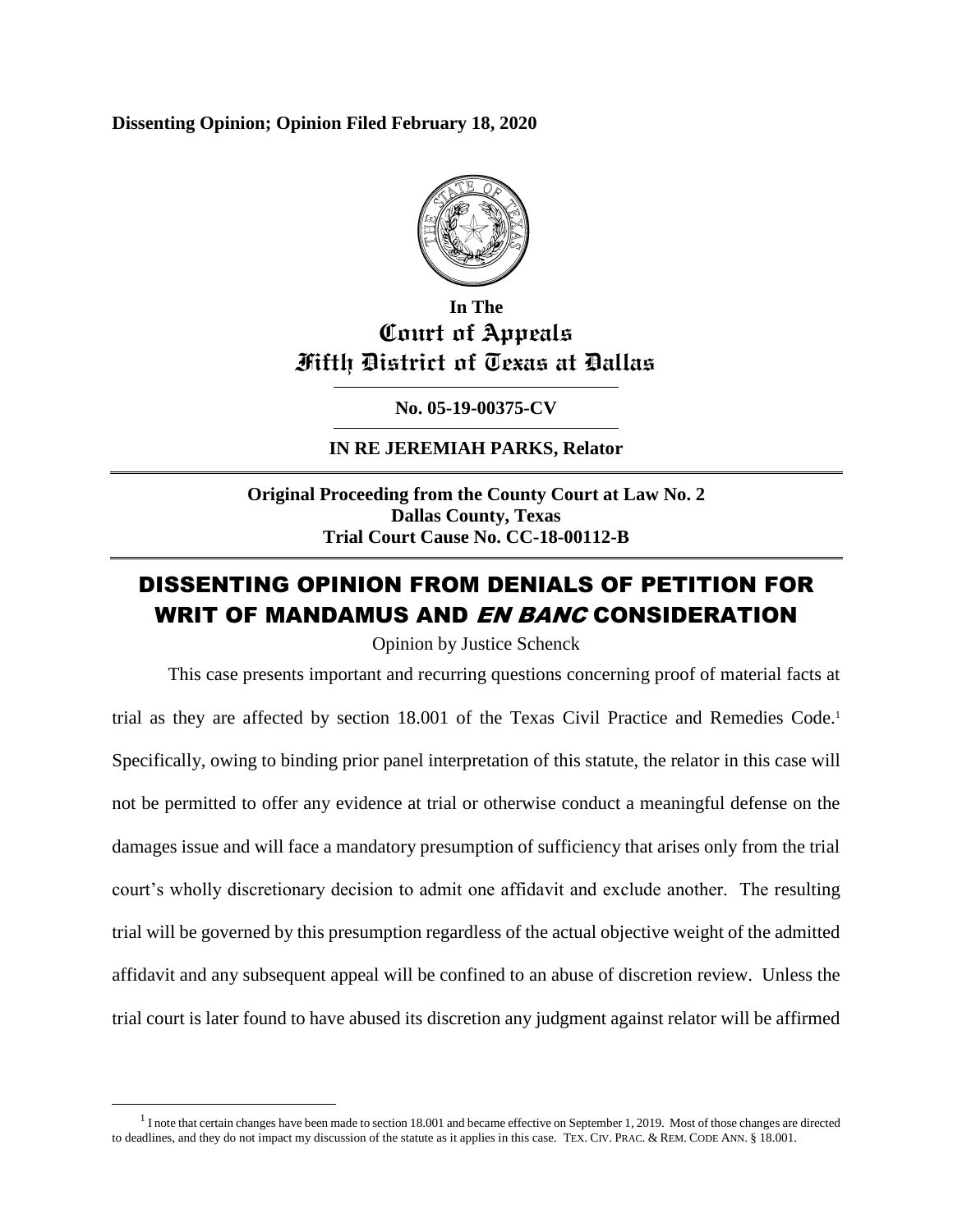without any evaluation at trial or on appeal of its actual sufficiency. With that knowledge in mind, relator's interest in pursuing that appeal will be tempered not just by the narrow scope of review, but by a practical comparison of the amount in issue weighed against the expense of the appeal and the second full trial<sup>2</sup> it would yield in the unlikely event of its success. At least some of these consequences are not compelled by the text of the statute. Because our existing construction raises serious constitutional concerns related to the parties' rights to a trial by jury, as well as their due process rights to a decision on the merits and to appellate review, I would read the statute differently to avoid those issues.

Because the issues presented here are important and recurring in nature, I agree with the recent decision of my colleagues in Tyler<sup>3</sup> that review of this issue by mandamus is warranted and, for like reasons, that immediate consideration of one of the many cases presenting this issue by the Court *en banc* is necessary. Accordingly, I dissent from our decisions to deny mandamus relief and *en banc* consideration.

#### **DISCUSSION**

Section 18.001,<sup>4</sup> is marketed as "purely procedural" in operation, simply "providing for the use of affidavits to streamline proof of the reasonableness and necessity of" covered expenses

\* \* \*

 $\overline{a}$ 

\* \* \*

(e) A party intending to controvert a claim reflected by the affidavit must serve a copy of the counter-affidavit on each other party or the party's attorney of record:

(1) not later than:

<sup>2</sup> *Rancho La Valencia v. Aquaplex*, 383 S.W.3d 150, 152 (Tex. 2012); TEX R. APP. P. 44.1(b).

<sup>3</sup> *In re Brown*, No. 12-18-00295-CV, 2019 WL 1032458, at \*6 (Tex. App.—Tyler Mar. 5, 2019, orig. proceeding) (mem. op.).

<sup>&</sup>lt;sup>4</sup> As relevant, section 18.001 provides:

<sup>(</sup>a) This section applies to civil actions only, but not to an action on a sworn account.

<sup>(</sup>b) Unless a controverting affidavit is served as provided by this section, an affidavit that the amount a person charged for a service was reasonable at the time and place that the service was provided and that the service was necessary is sufficient evidence to support a finding of fact by judge or jury that the amount charged was reasonable or that the service was necessary.

<sup>(</sup>d) The party offering the affidavit in evidence or the party's attorney must serve a copy of the affidavit on each other party to the case at least 30 days before the day on which evidence is first presented at the trial of the case.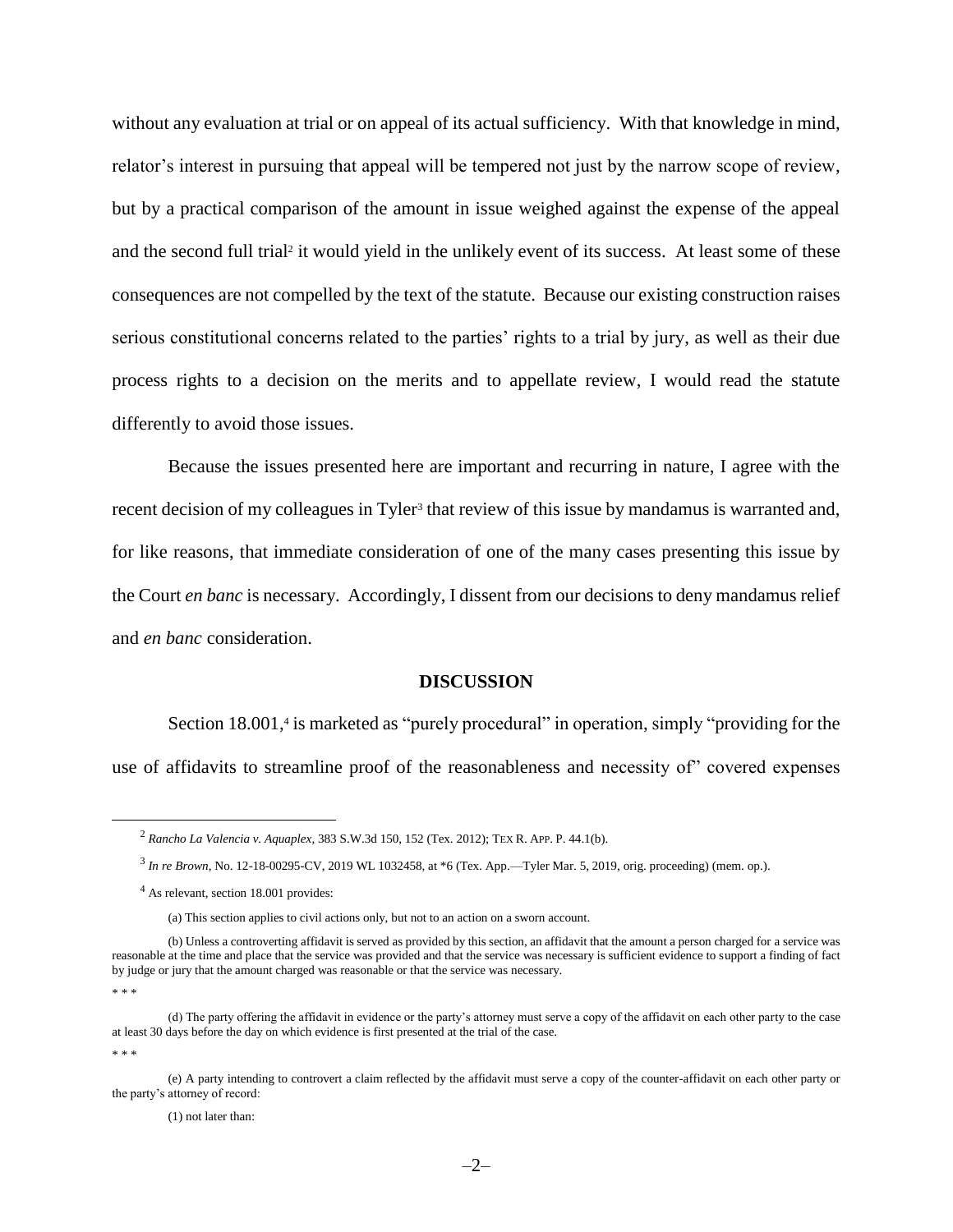sought by either party to a lawsuit. *Haygood v. De Escabedo*, 356 S.W.3d 390, 397 (Tex. 2011). While the statute is most often discussed in connection with the recovery of medical expenses in personal injury, malpractice and other like actions, its plain text applies more broadly to, among other things, claims for attorney's fees by the prevailing plaintiff or defendant. *See Good v. Baker*, 339 S.W.3d 260, 271–72 (Tex. App.—Texarkana 2011, pet. denied).

#### **I.** *Prior Appellate Interpretation of Section 18.001*

Prior interpretations of section 18.001 in appellate courts across the state have made great efforts to explain its operation and reach. One such case, *Beauchamp v. Hambrick*, 901 S.W.2d 747, 749 (Tex. App.—Eastland 1995, no writ), is among them and weighed heavily in an earlier panel decision of this Court that, in turn, controls our panel's disposition of this mandamus application. *See Ten Hagen Excavating v. Castro-Lopez*, 503 S.W.3d 463, 490–94 (Tex. App.— Dallas 2016, pet. denied); *see also Chase Home Fin., L.L.C. v. Cal W. Reconveyance Corp.*, 309 S.W.3d 619, 630 (Tex. App.—Houston [14th Dist.] 2010, no pet.) ("Absent a decision from a higher court or this court sitting en banc that is on point and contrary to the prior panel decision or an intervening and material change in the statutory law, this court is bound by the prior holding of another panel of this court."). While I commend our earlier panel for its effort to reconcile these various authorities, and in particular to avoid a direct conflict with a sister court of appeals,<sup>5</sup> I am persuaded that *Beauchamp* effects subtle, but important changes in the reach and intended

<sup>(</sup>A) 30 days after the day the party receives a copy of the affidavit and

<sup>(</sup>B) at least 14 days before the day on which evidence is first presented at the trial of the case; or

<sup>(2)</sup> with leave of the court, at any time before the commencement of evidence at trial. CIV. PRAC. & REM. § 18.001.

<sup>5</sup> Lamentations over the fragmented nature of the Texas judiciary are hardly new. TEXAS RESEARCH LEAGUE, TEXAS COURTS REPORT I, at xvii (1990) ("[i]t is difficult to call the Texas judiciary a system."); *Lawyers, Laymen Urge Modernization of Texas' Antiquated Judicial System*, 27 TEX. B.J. 299, 305 (1964) (deriding our "unorganized and fragmented courts," as "archaic" and calling for "a single and unified court system."). While the intermediate appellate courts were originally created for the purpose of relieving docket pressure on the Supreme Court, they have swollen in number from 3 to 14. With well more than twice as many courts as any other state of like population, the Supreme Court's docket now consists in large part of resolving conflicts among courts who were created to reduce its workload. In view of these unfortunate and persistent realties, appellate courts should make every effort to refrain from creating unnecessary conflict.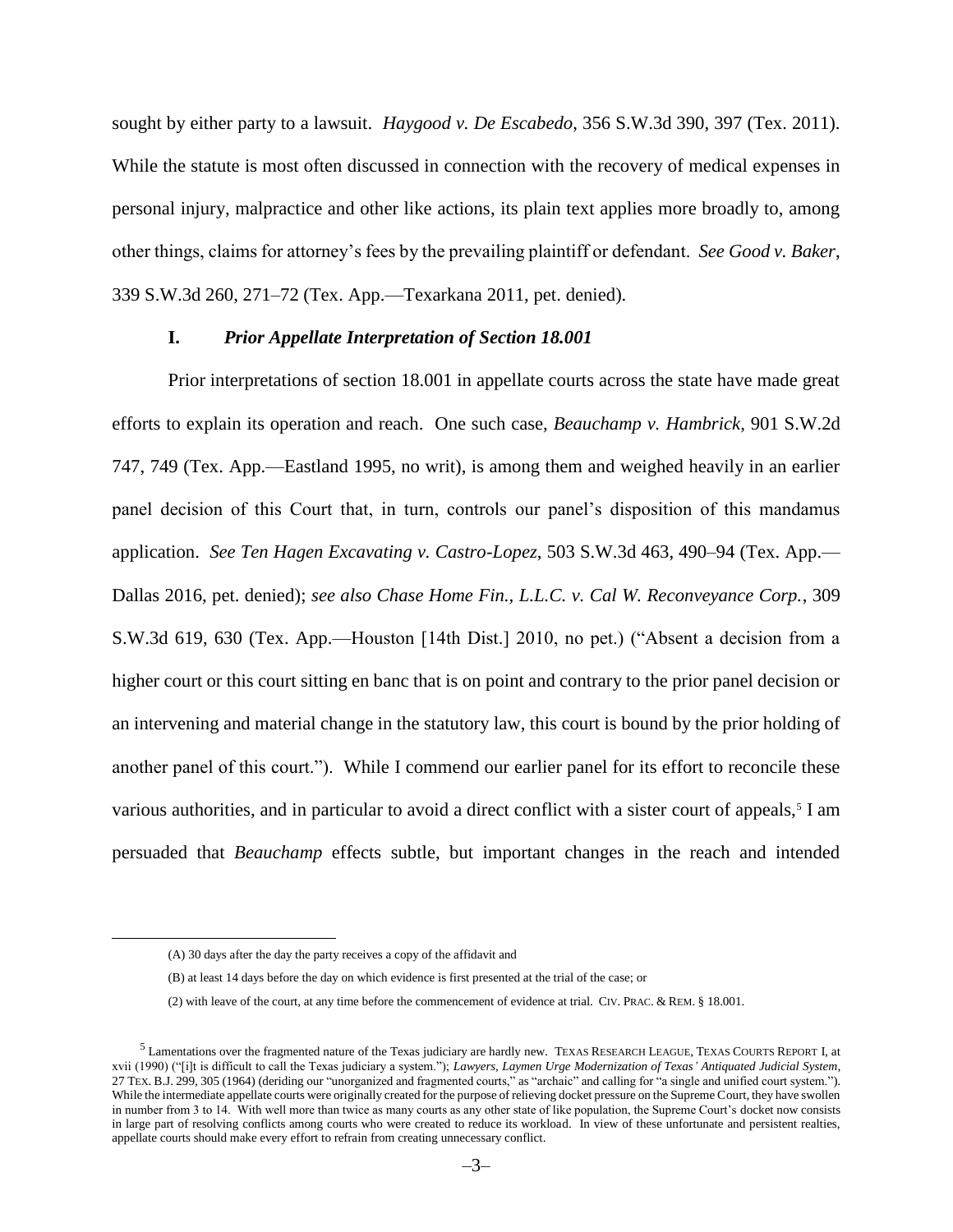operation of the statute and creates serious constitutional questions that can and should be avoided

by a different construction of the statute.

 $\overline{a}$ 

Our decision in *Ten Hagen* provides an excellent description of the operation of section 18.001, as developed and described in *Beauchamp.* 

Section 18.001 *is an evidentiary statute* which accomplishes *three* things: (1) it allows for the admissibility, by affidavit, of evidence of the reasonableness and necessity of charges which would otherwise be inadmissible hearsay; (2) it permits use of otherwise inadmissible hearsay to support findings of fact by the trier of fact; *and (3) it provides for the exclusion of evidence to the contrary, upon proper objection in the absence of a properly filed counter-affidavit.* 

*Ten Hagen*, 503 S.W.3d at 491 (quoting *Beauchamp*, 901 S.W.2d at 749)) (emphasis added). The first prong of *Beauchamp* is clearly in keeping with the statutory text and its purely "procedural" intended reach. *Beauchamp'*s second prong—deeming the original affidavit as sufficient proof to support a judgment is at least still clearly anchored to the text. A trial judge's decision to admit evidence turns on relevance, which in turn depends only on the evidence having "any tendency," no matter how minimal, to simply make "a fact more or less probable." TEX. R. EVID. 401.<sup>6</sup> That the admission decision results in deemed sufficiency in weight creates separate concerns I will address below.

*Beauchamp'*s third prong is directly at issue here and in every case where the trial court exercises its discretion to strike the counter-affidavit. The third prong is far less clearly indicated

 $^6$  Suppose defense counsel in a case pending in Dallas County submits an affidavit in support of his client's claim for attorney's fees in which he states that he is a graduate of the University of American Samoa School of Law and avers that \$200,000 is a reasonable fee for such a case. He supports that expert opinion with his billing statements and by relating a hearsay statement that another Dallas lawyer once recovered a like fee and notes that experts are entitled to rely on hearsay in forming expert opinions. *See Gannon v. Wyche*, 321 S.W.3d 881, 888 (Tex. App.—Houston [14th Dist.] 2010, pet. denied). The trial court's decision to recognize expertise is broadly assigned to its discretion. The plaintiff offers a counteraffidavit from his attorney, a graduate of New York University School of Law, noting he is aware of three like cases in the Dallas-Fort Worth area in which defense counsel recovered only between \$20,000 and \$50,000. Defendant moves to strike plaintiff's counter-affidavit, urging plaintiff's counsel's methodology is flawed because the geographic area upon which his opinion is founded is not sufficiently tailored geographically. The trial court strike's plaintiff's counter-affidavit as a matter of discretion. *Broders v. Heise*, 924 S.W.2d 148, 153 (Tex. 1996). At trial the only evidence concerning the amount of the recoverable fees to the defendant then is his own counsel's affidavit, which ekes past the low admissibility bar but, in my view at least, would not constitute sufficient proof to carry the burden. The plaintiff's effort to call defense counsel to expand upon the affidavit is denied as an effort to put on an affirmative case. The attorney's fee issue is one that the Texas Constitution assures the plaintiff to resolution by jury trial. *Accounting Search Consultants v. Christensen*, 678 S.W.2d 593, 595 (Tex. App.—Houston [14th Dist.] 1984, no writ). Under these circumstances, I ask whether the plaintiff was afforded his right to a jury trial or due process at trial (to a decision on the merits) or the resulting appeal, which will be insulated from any review beyond discretion in finding an affidavit to be admissible?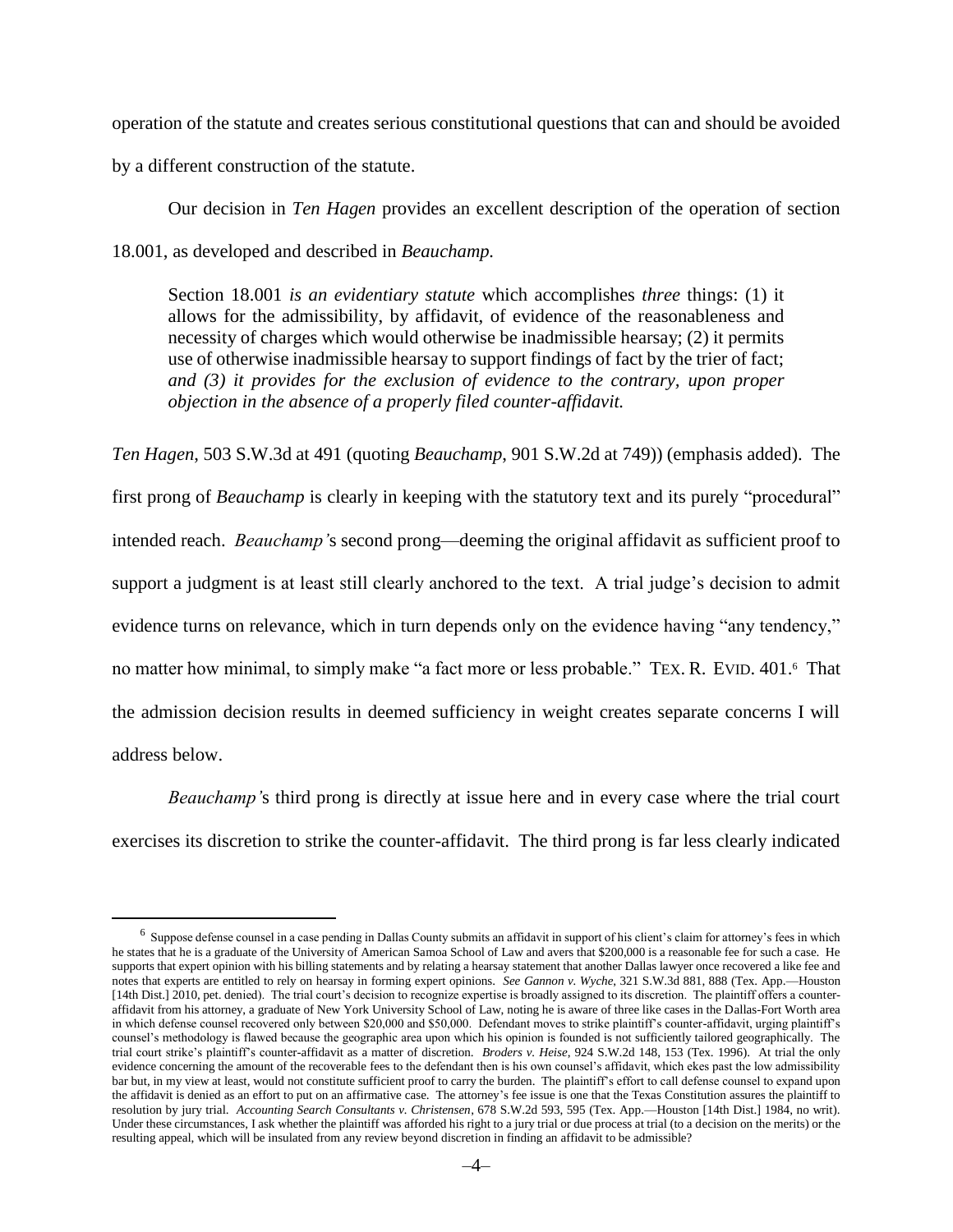in the text of section 18.001 and raises even greater concerns in this and most other like cases involving pre-trial challenges to the opponent's attempt to be heard on the merits and by a jury, or his right to a meaningful appeal thereafter.

#### **II.** *How I Interpret Section 18.001*

I believe section 18.001's text can be read as simply affording a party seeking recovery of covered expenses with the right to introduce an affidavit without regard to the hearsay objection that would otherwise bar its admission.

### **A. Section 18.001 as Read Without Reference to the Canon of Constitutional Avoidance**

I note that section 18.001 is hardly a model of clarity, and thus, it is not surprising that trial court judges apply it in different ways. Nothing in its text directly addresses whether the original affidavit will even be admissible at trial for its truth in the face of a possible hearsay objection, only that the affidavit, if admitted, will be "sufficient" to support a finding of fact, if it is not "controverted." Indeed, this point was made directly by one of sister courts of appeal in the same year *Beauchamp* was decided. *See El Paso Pub. Util. Comm'n v. PUC*, 916 S.W.2d 515, 524 (Tex. App.—Austin 1995, writ dism'd by agr.).

Since judges have the general authority to rule on the admissibility of affidavits in other contexts, like summary judgment, the ability to do so here seems logical, if not stated explicitly. In fact, some judicial control of the filed affidavits—as well as the implications of its admission would seem essential to allow the statute to accomplish anything. Were it otherwise, parties could simply file frivolous or irrelevant place-holder affidavits to create an entitlement to a "sufficiency" finding in the first instance, or like "counter-affidavits," equally devoid of admissible content, meant only to deprive the claimant of the procedural streamlining on the other.

The plain language of the statute says only that a claimant may "serve" an affidavit before the specified deadline—not "serve, file and obtain judge's approval of" same. The evident purpose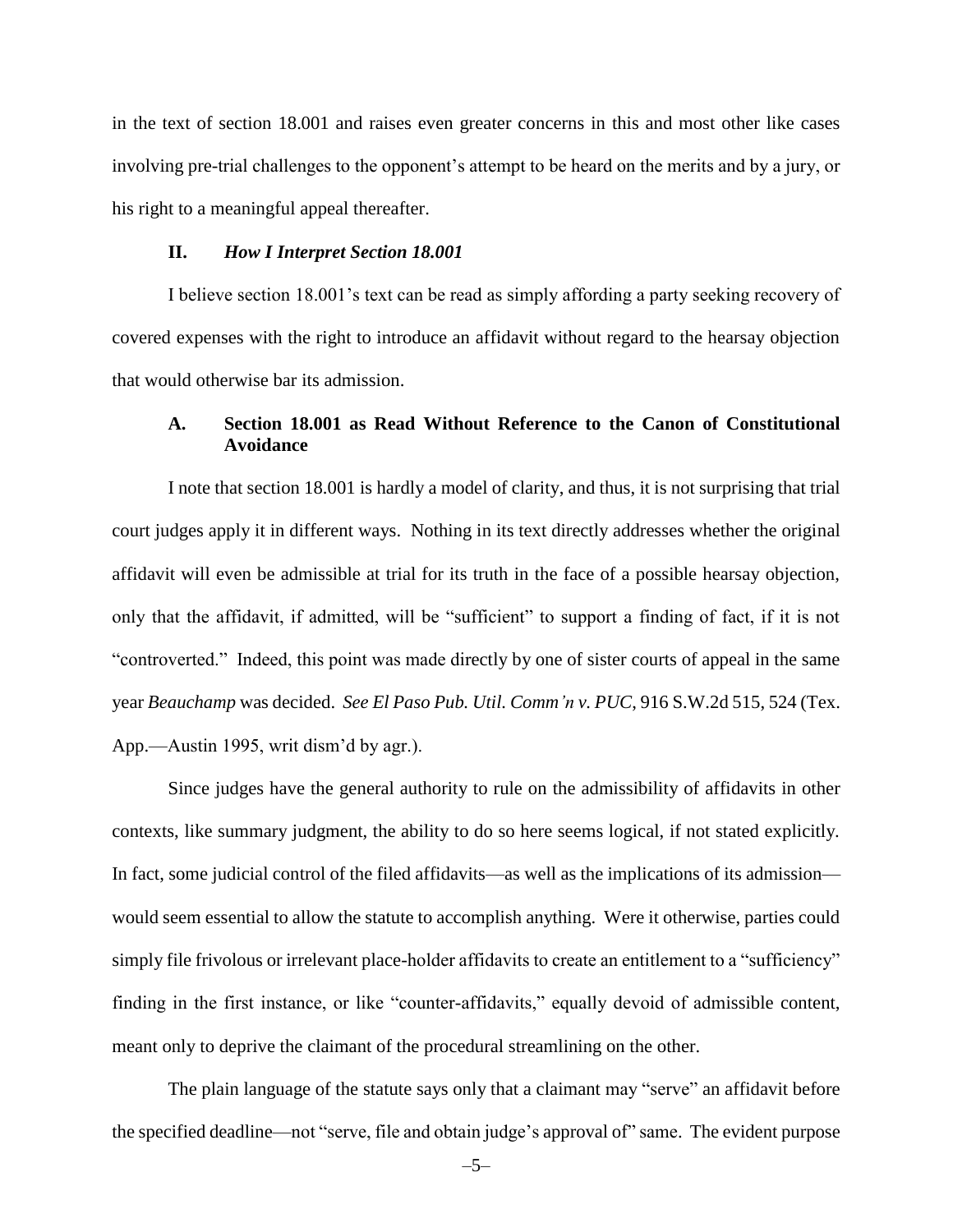of the act is to provide the parties with a vehicle for streamlining disputes over whether (1) "a service provided" to one of the parties was necessary and (2) the amount was "reasonable at the time and place" it was performed. I take it as commonly understood that parties will often concede such points as collateral and unworthy of the time and effort to contest as they approach trial. "Serving" the affidavit, no matter how susceptible it might be to objection, reminds the opponent of the damage claim and serves notice that there is a potential witness available for trial. Likewise, "serving" the counter-affidavit, no matter how susceptible it might also be to objection, serves notice of the same.

From that point forward, however, the statutory text says nothing about the quality of either affidavit, motion practice, the judge's power to strike either affidavit, or the admissibility of either or both affidavits at trial. Neither party is obliged by the text of the statute to file, much less secure approval of, the affidavit. It could be that the legislature was silent on these points and simply left matters for admissible proof to trial. Thus, one plausible reading of section 18.001 would encompass *Beauchamp*'s first prong—that the legislature meant to permit an uncontroverted affidavit to be admitted at trial despite the hearsay rule barrier, if and only if, there is no counteraffidavit. It is also plausible that by providing requirements for the form and content of both affidavits, the legislature signaled an invitation to motion-to-strike practice as to both, though it might have also only left that question for a challenge to admission at the time of trial. *El Paso Pub. Util. Comm'n*, 916 S.W.2d at 524 ("section 18.001 does not address the *admissibility* of an affidavit but only the *sufficiency* of the affidavit to support a finding . . . .") (emphasis in original).

Where the claimant has filed an affidavit purporting to detail the nature and amount of the service charges and the opponent<sup>7</sup> simply stands mute, insofar as the admissibility or perhaps the

 $<sup>7</sup>$  As either the plaintiff or defendant may be seeking compensation for services provided under section 18.001, I will refer to the party</sup> objecting to be ordered to pay as the opponent.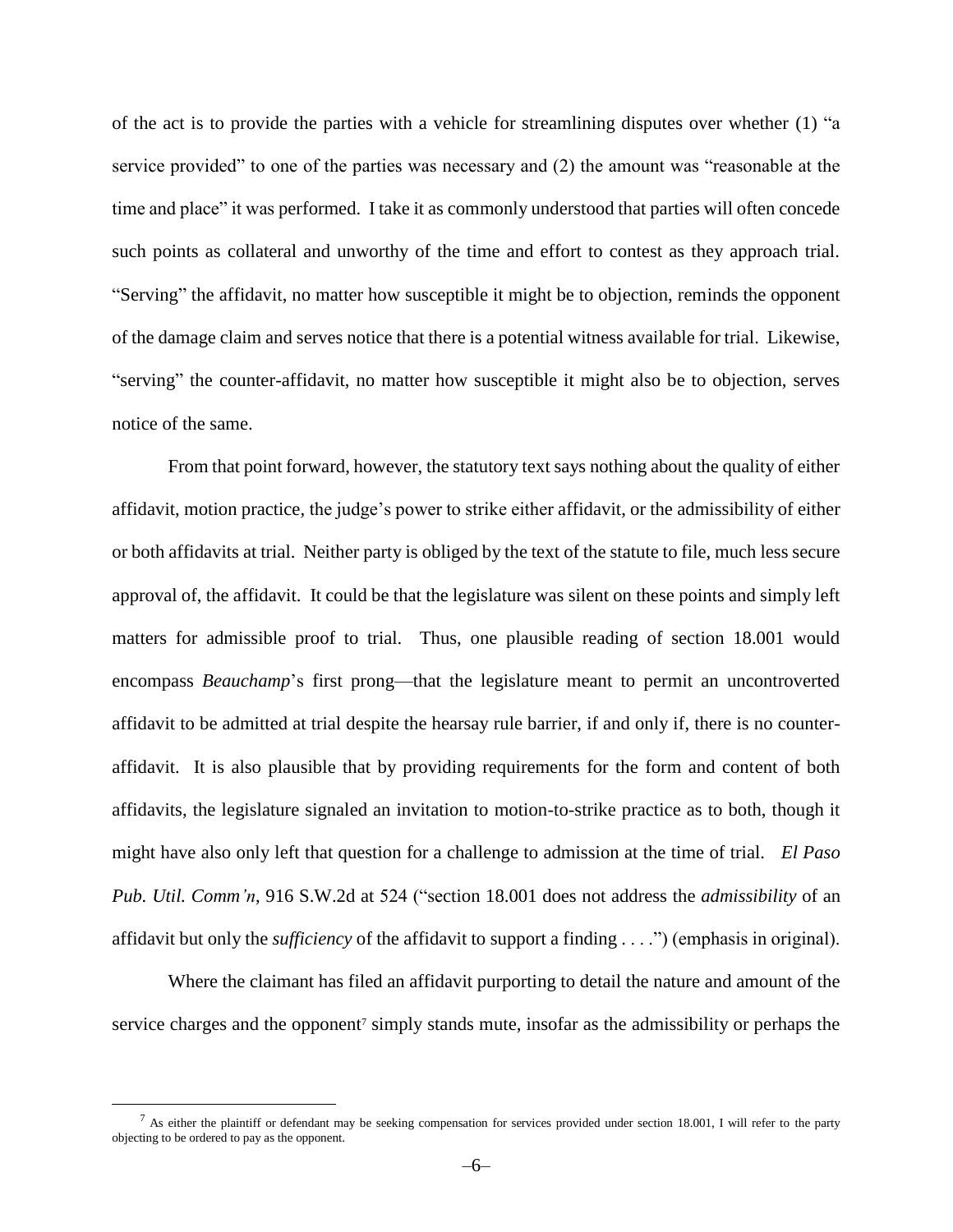truth of the affidavit is concerned, the opponent is in much the same position as a defendant who has been served with process but opts not to appear. He has waived his right to deny what the filing says insofar as it goes, but whether its averments are in fact sufficient to support a judgment would depend on the objective adequacy of its allegations, not the fact that it was "served" or even deposited in the clerk's office 30 days before trial. That question is quite different and not simply committed—along with the opponent's right to be heard by a jury at trial—to the "discretion" of the trial judge.

Where the claimant files an affidavit and no counter-affidavit is filed, I believe that *Beauchamp* correctly divines that the intention of section 18.001(b), albeit unstated in its text, is to allow the affidavit to be admitted at trial despite the fact that it would ordinarily constitute hearsay. This seems a necessary step if the affidavit is thereafter deemed to be "sufficient" to support the finding to which it relates, however one wants to construe that phrase.

Where I most strongly disagree with *Beauchamp*, however, is where an opponent files a counter-affidavit. In that case, *Beauchamp* continues to allow for the deemed sufficiency of the original affidavit to support a judgment or finding by declaring the process open to motion practice to strike one or both affidavits—something left solely to the discretion of the trial judge and reviewed only for abuse thereafter. *Beauchamp* further reads the language in section 18.001(e) to foreclose the opponent from presenting any evidentiary defense at trial, not only where that party filed no counter-affidavit but where he or she lost the discretionary battle over the motion to strike. As discussed below, both of these constructions create constitutional questions that I would avoid.

### **1. The Text Does Not Call For Striking Either Affidavit or Barring Either Party From Putting on Further Evidence at Trial.**

Paragraph (e) of section 18.001 provides that a party intending to "controvert a claim reflected by the affidavit" must serve a counter-affidavit. CIV. PRAC. & REM. § 18.001(e). *Beauchamp* reads this as though it said "controvert a claim *by offering a defense at trial*. . . ."As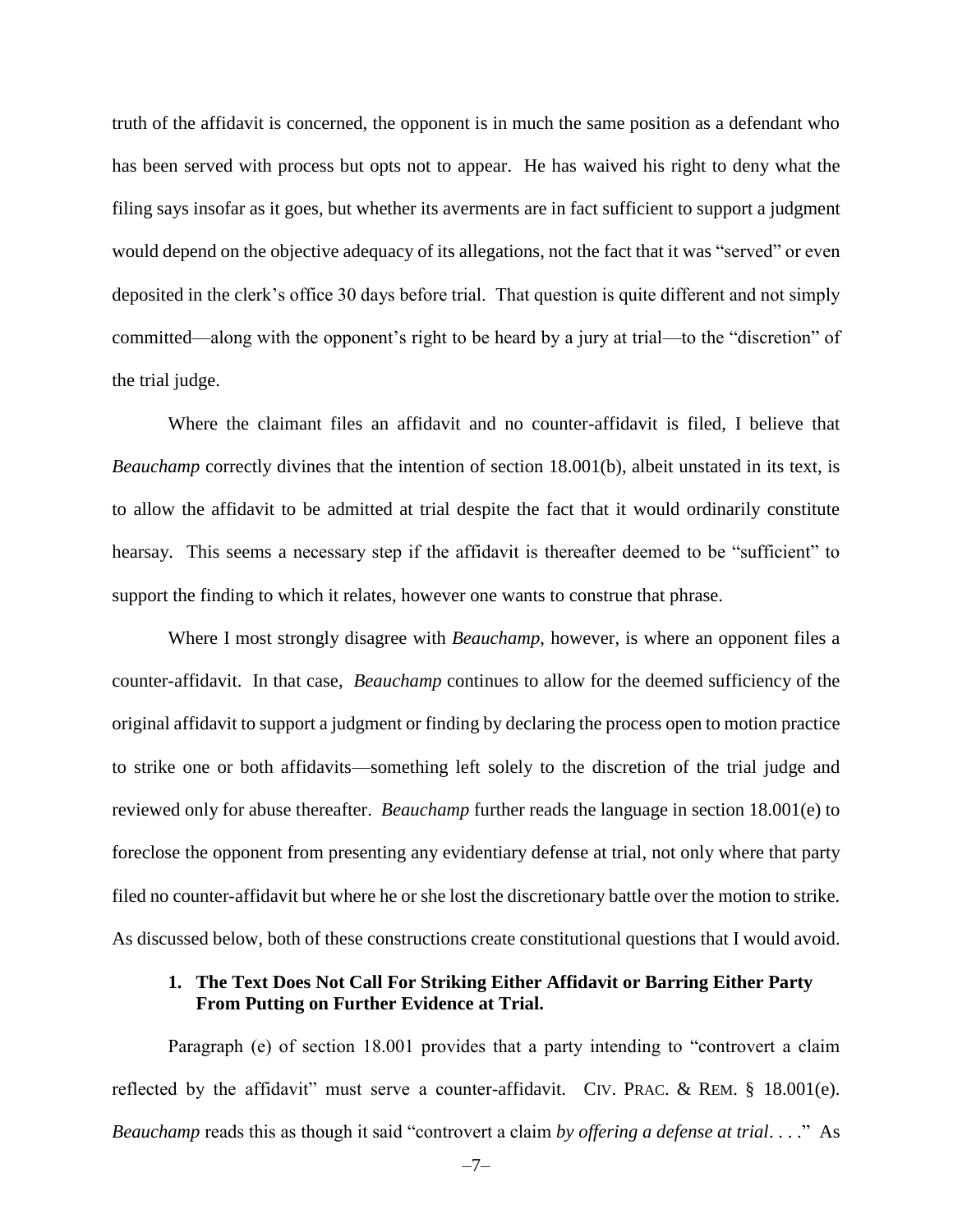noted, nothing in the text suggests that the counter-affidavit is subject to being stricken in the first instance, or ceases to have any effect for purposes of allowing a merits-based resolution or permitting either side to present evidence at trial. If the target of the statute is simply to make the claimant's affidavit admissible, as it appears to be, then the better reading of the language "a party intending to contest a claim reflected by an affidavit" would likewise be targeted at the admissibility of the original affidavit—not a *de facto* default judgment.

Might the section be read more simply as requiring a counter-affidavit if the opponent intends to challenge the admission of the original affidavit, i.e. the "claim" as "reflected in the affidavit," leaving both parties free to try their case to jury thereafter? I'll concede that *Beauchamp*'s reading of section 18.001(e) as precluding any proof at trial is textually plausible as the "claim" can be understood to encompass all aspects of the proceeding, particularly since the next paragraph (f) requires the counter-affidavit to give notice of how the opponent would intend to attack the original affidavit at trial. *Id.* § 18.001(f). Of course, use of the term "claim" can just as easily indicate a legislative intent to direct both parties' proof to the service and its cost, regardless of how many various and different causes of action might relate to it. A bus passenger seeking to recover medical expenses stemming from an accident might sue for negligence or strict liability, for example. A single affidavit should suffice to give the opponent written notice of the damage argument the claimant wishes to pursue at trial despite the hearsay rule. If the opponent does not respond, the affidavit would come in. Nothing more. Nothing less.

## **2.** *Beauchamp* **Introduces Outcome-Determinative Substance Into a Nominally Procedural Statute.**

Reading section 18.001(e) to foreclose proof at trial by either side also strains the idea that this statute is procedural or that the hearsay evidence it permits is "not conclusive." *Ten Hagen,*  503 S.W.3d at 491. As Judge Patrick Higginbotham once observed in a similar mandamus context,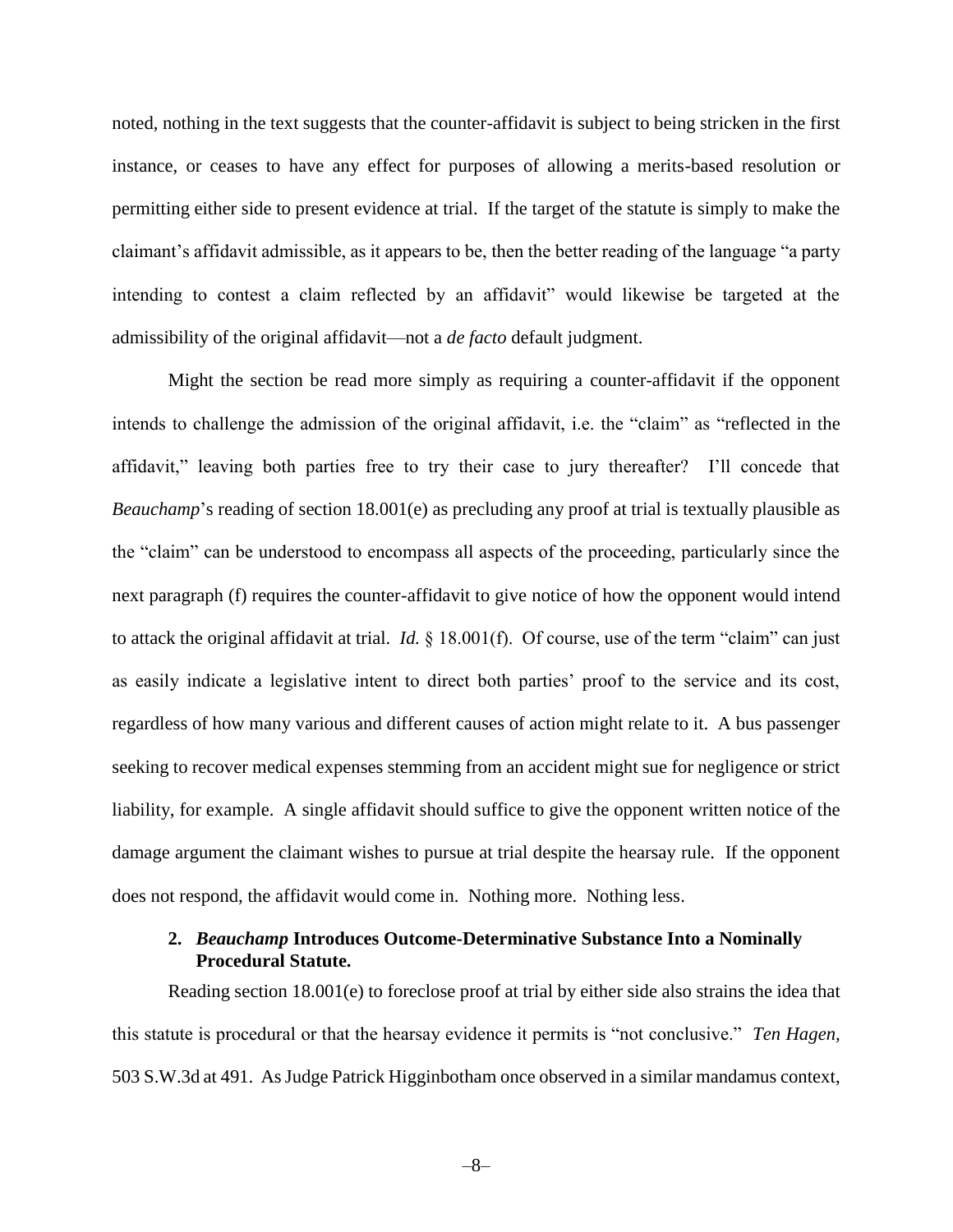changes in substance sometimes "come dressed as a change in procedure." *In re Fibreboard*, 893 F.2d 706, 711 (5th Cir. 1990). I believe this is one of those occasions.

As described by *Beauchamp*, section 18.001 forecloses the opponent from introducing any evidence at trial on a material, genuinely-disputed question of fact, ostensibly as a matter of procedure, on account of the failure to file a counter-affidavit or the decision of a trial judge, in his or her discretion, to strike it on the eve of trial. Indeed, that is precisely what happened in this case. Relator filed timely counter-affidavits only to have them stricken. Whether the effect here is merely potentially or actually determinative of the outcome is open to debate that in all events strains the notion that this statute is "procedural."

Sensitive to this bizarre consequence of *Beauchamp*, and in an effort to reconcile it with several still more confounding holdings of other sister courts of appeals, our *Ten Hagen* panel noted that those courts had not actually approved the opponent putting on a substantive defense or offering relevant evidence to the jury. *Ten Hagen*, 503 S.W.3d at 493–94. Instead, those courts had merely allowed the lawyers for those staked-to-the-ground clients to "argue" for the juries to ignore the only evidence admissible on the subject. That distinction, such as it is, is said to flow from the truism that "sufficient" evidence is not supposed to be synonymous with "conclusive" evidence and the notion that the statute, procedural as it is, could obviously not have that effect.

To begin, the notion that the opponent may not put on a substantive defense or introduce evidence at trial is said to flow from the conclusion that his failure to file an affidavit (or one that survives a discretionary ruling on a motion to strike) prevents him or her from, in the words of this statute, from "controverting the claim" *at trial* and not merely as it is presented in the affidavit for admission at trial. The common meaning of "controvert" is "to dispute or contest." BLACK's LAW DICTIONARY (11th ed. 2019). If a party is barred from "contesting" or "disputing" "the claim" at trial, what is it exactly that his counsel might be doing when he begs the jury to ignore or reject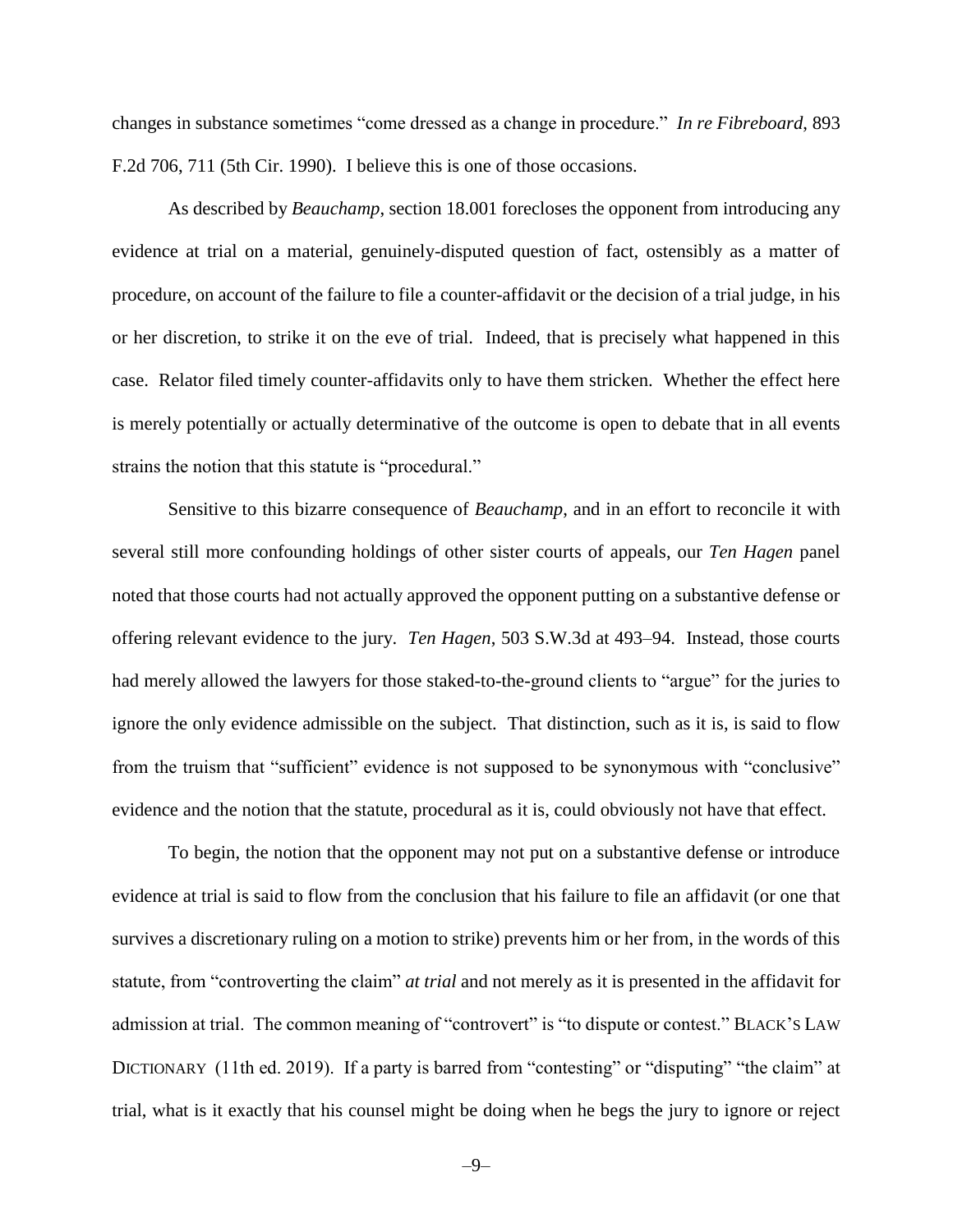the claim if not "contesting" or "disputing" it? Thus, this effort to save *Beauchamp* from the implications of its own reading appears to stumble out of the blocks as it conflicts with the same statutory text that compelled it.

Quite apart from its textual inconsistency, this construction—driven as it is by the conclusion that the claimant's evidence is supposed to be merely "sufficient"—fails to account for the consequences of its own next step, which, in practice, renders it practically conclusive or at least tests our understanding of that concept. The question of whether a party has marshaled "sufficient evidence" is typically viewed at interstitial stages of the litigation and according to our well-travelled understanding of two things happening simultaneously but invisibly during the course of a trial—the burden of production and the burden of persuasion. *See* Robert W. Calvert, "*No Evidence" and "Insufficient Evidence" Points of Error*, 38 TEX. L. REV. 361 (1960);*see also Texas Dep't of Cmty. Affairs v. Burdine*, 450 U.S. 248, 254–56 (1981).When deciding whether the party with the burden of proof is entitled to move forward, we ask whether they have produced evidence that when viewed objectively is of sufficient weight and quality that, if believed, it could support a verdict and resulting judgment. That is "sufficient" evidence. In making that evaluation we are told—whether at summary judgment, directed verdict or on appeal—to look to *all of the evidence* and ask whether objectively reasonable and fair-minded jurors might find it to at least minimally support a verdict for the party bearing the burden of proof. *City of Keller v. Wilson*, 168 S.W.3d 802, 823 (Tex. 2005).

In some instances, as a case develops, we might allow the burden of production to move. In federal Title VII cases, for example, a plaintiff is entitled to a presumption of discrimination on a fairly light preliminary showing of disparate treatment, with the burden of production moving to the employer to show a non-discriminatory motive in order to shift the burden of production once more to the employee to show pretext. *E.g., Texas Dep't of Cmty. Affairs v. Burdine*, 450 U.S.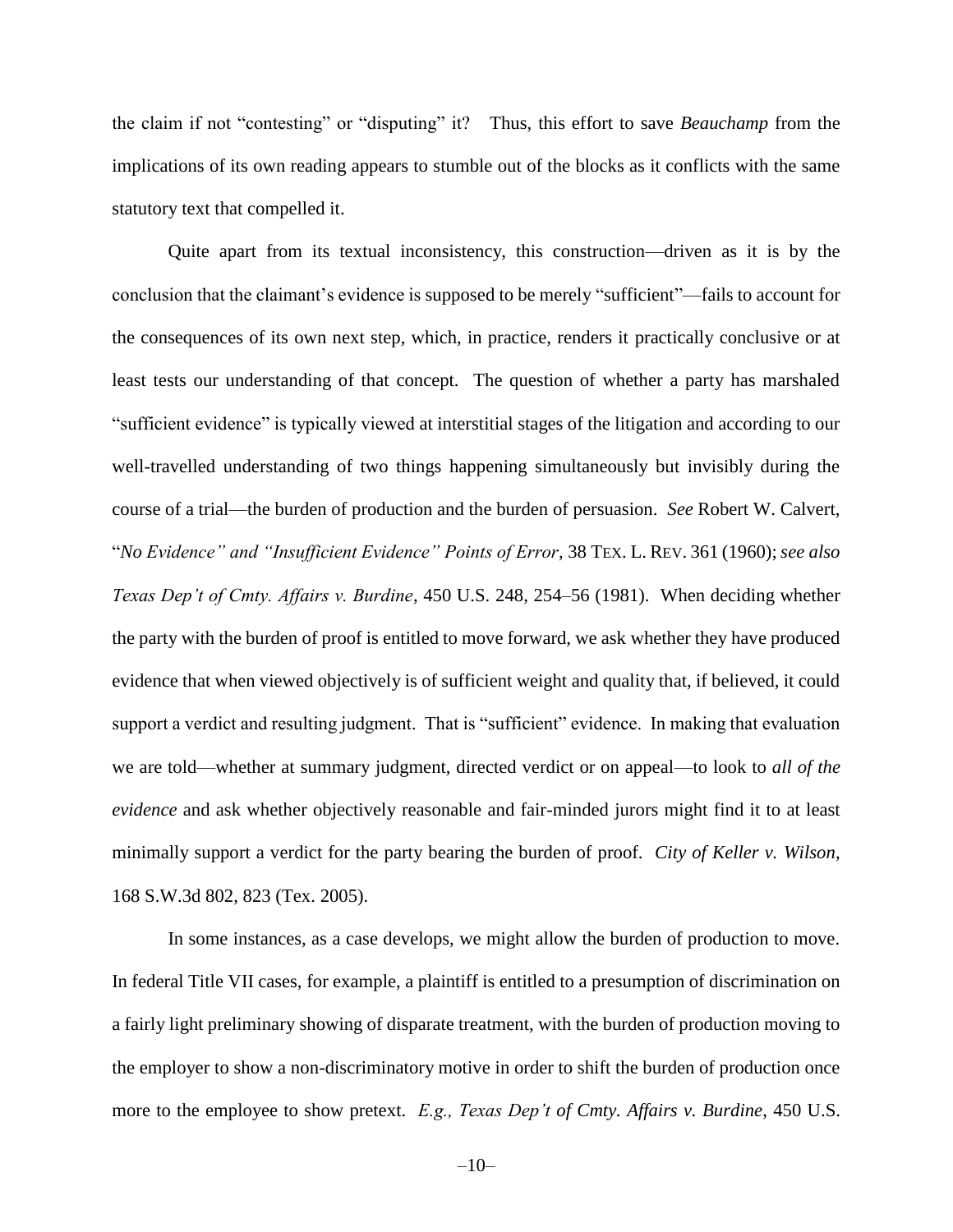248 (1981). Critically, however, the burden of persuasion in these cases remains unaffected with the defendant merely being obliged to join the issue, not combat a durable presumption that the evidence against him is already sufficient such that he should lose unless he persuades the factfinder that his proof is in fact superior to the presumption.

Thus, in a federal Title VII action, for example, the plaintiff's allegation that he or she is of one race and was denied promotion to a position filled by an applicant of a different race, is sufficient to shift the burden of production to the defendant to offer a legitimate reason for the decision and, if unrebutted, to resist summary judgment for the defendant. Of course, the defendant can likewise preserve his jury trial rights by producing an affidavit of any fact witness, *or* deposition testimony, *or* business records *or* any evidence in any form permitted under the rules to facilitate a merits decision.<sup>8</sup> The pre-trial practice, however, does not carry forward the burden to produce at trial to the defendant. In addition, during trial, the defendant would not be constrained in his ability to put forward evidence or be required to do more to preserve his right to a result under the evidence after he has produced any probative, responsive evidence. *St. Mary's Honor Ctr. v. Hicks*, 509 U.S. 502, 507 (1993) (once Title VII defendant comes forward with anything meeting his burden of production, the presumption "drops from the case."). All of this would effectively create an entitlement to summary judgment or directed verdict, something *Ten Hagen* correctly recoils from acknowledging as the result of *Beauchamp*'s second and third prongs.

Critically, when we evaluate legal sufficiency for purposes of a party's entitlement to proceed at all, we focus on the ultimate question and view the evidence as a whole. *City of Keller*, 168 S.W.3d at 823 (sufficiency question is the same at summary judgment, directed verdict, or on

<sup>&</sup>lt;sup>8</sup> Section 18.001, does not allow for the use of discovery, a demand to further develop the issue framed in the affidavit by calling the original affiant, or any form of proof other than an affidavit made at the hand of "a person qualified by" knowledge, skill, education and the like" to testify in contradiction to the original affidavit. It requires that this witness be found or re-engaged in the 16-day window framed within the rule, and by its text will not allow the lawyer to simply submit a copy of an existing deposition transcript or report already in the parties' hands.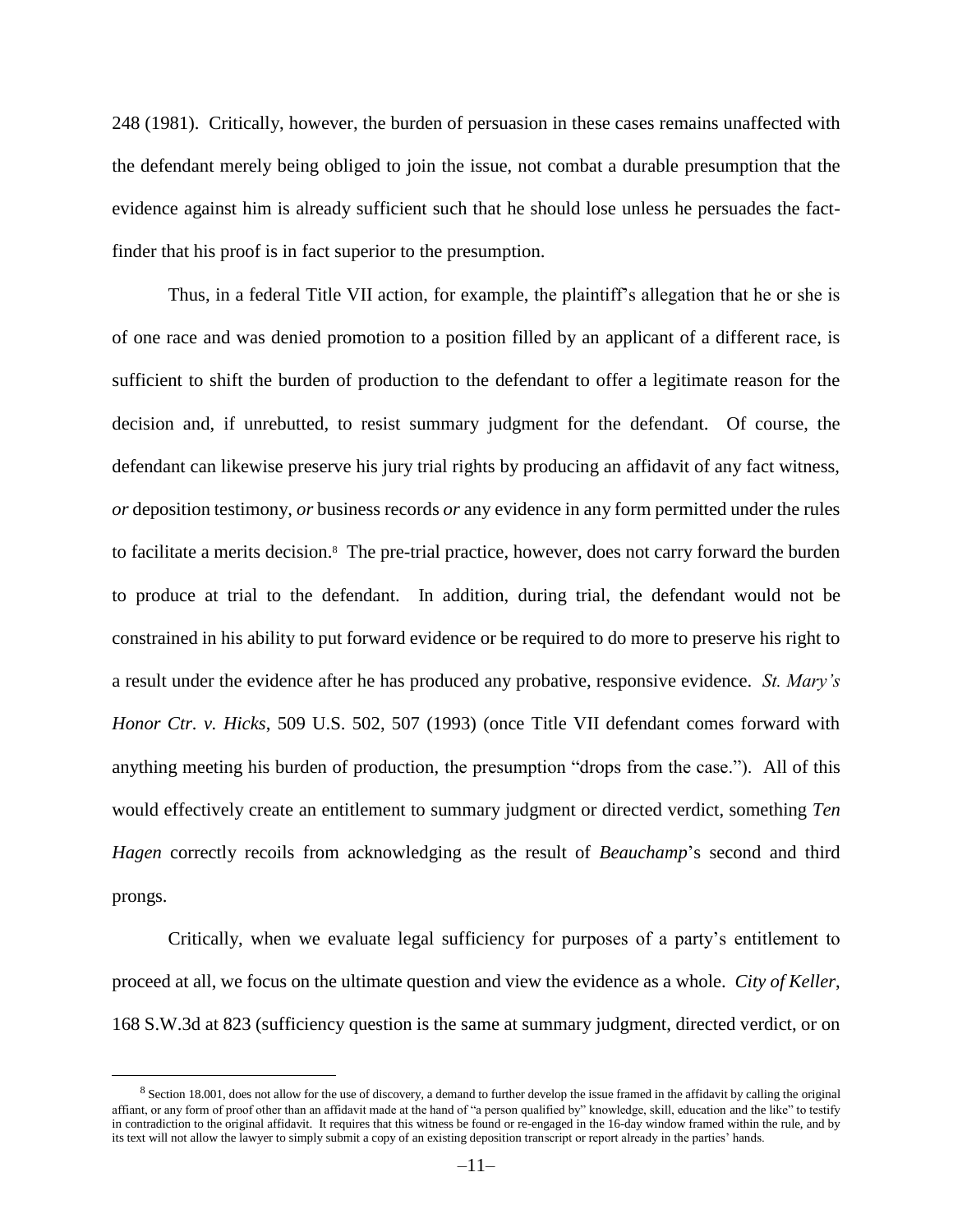appeal); *Armstrong v. City of Dallas*, 997 F.2d 62, 65–66 (5th Cir. 1993) (same, Title VII despite shifting burdens of production). As it operates under *Beauchamp*'s reading of section 18.001, the only evidence at trial in this case will likely be the plaintiff's affidavit. As a result, the evidence will be practically, or at least functionally, conclusive, despite our resistance to the phraseology.

Whether the question arises on summary judgment, motion for directed verdict, as an objection to the submission of a jury question, or after the verdict as a motion for judgment notwithstanding the verdict or a motion for new trial, the trial court is obliged to look at the state of the evidence as a whole asking only the cold, objective question of what verdict a reasonable juror might enter in view of the evidence as a whole. In the trial imagined by *Beauchamp*, the claimant has by law already produced sufficient evidence before trial and the evidentiary picture is brought to a full, hard stop. While having "some evidence" is normally sufficient only to avoid an adverse judgment for the party with the burden of proof as a case moves through its various stages, that is true because the evaluation is holistic, including a review of the contrary evidence. When, in the end, the evidence is viewed as a whole and leaves the entire balance of the evidence on one side of the question, it is, by definition, "conclusive." This was the lesson of *City of Keller. See* 168 S.W.3d at 823. The notion that lawyers might argue (or beg) jurors to ignore the collective objective balance of the evidence and rely only on their common experience and wisdom is essentially a plea for nullification—something we rarely, if ever, permit in civil proceedings.

Consider a close analog to the situation *Beauchamp* suggests: a default judgment with unliquidated damages. The plaintiff appears at the prove-up hearing with two affidavits suggesting sufficient damage amounts within a range of, say, \$10,000 and \$15,000. Neither is conclusive as they differ from each other. Either, however, would be at least legally "sufficient." With liability, causation, and the fact of injury established as a matter of law, may the fact finder settle on zero as the appropriate damage number, presumably being unpersuaded by the entire picture of merely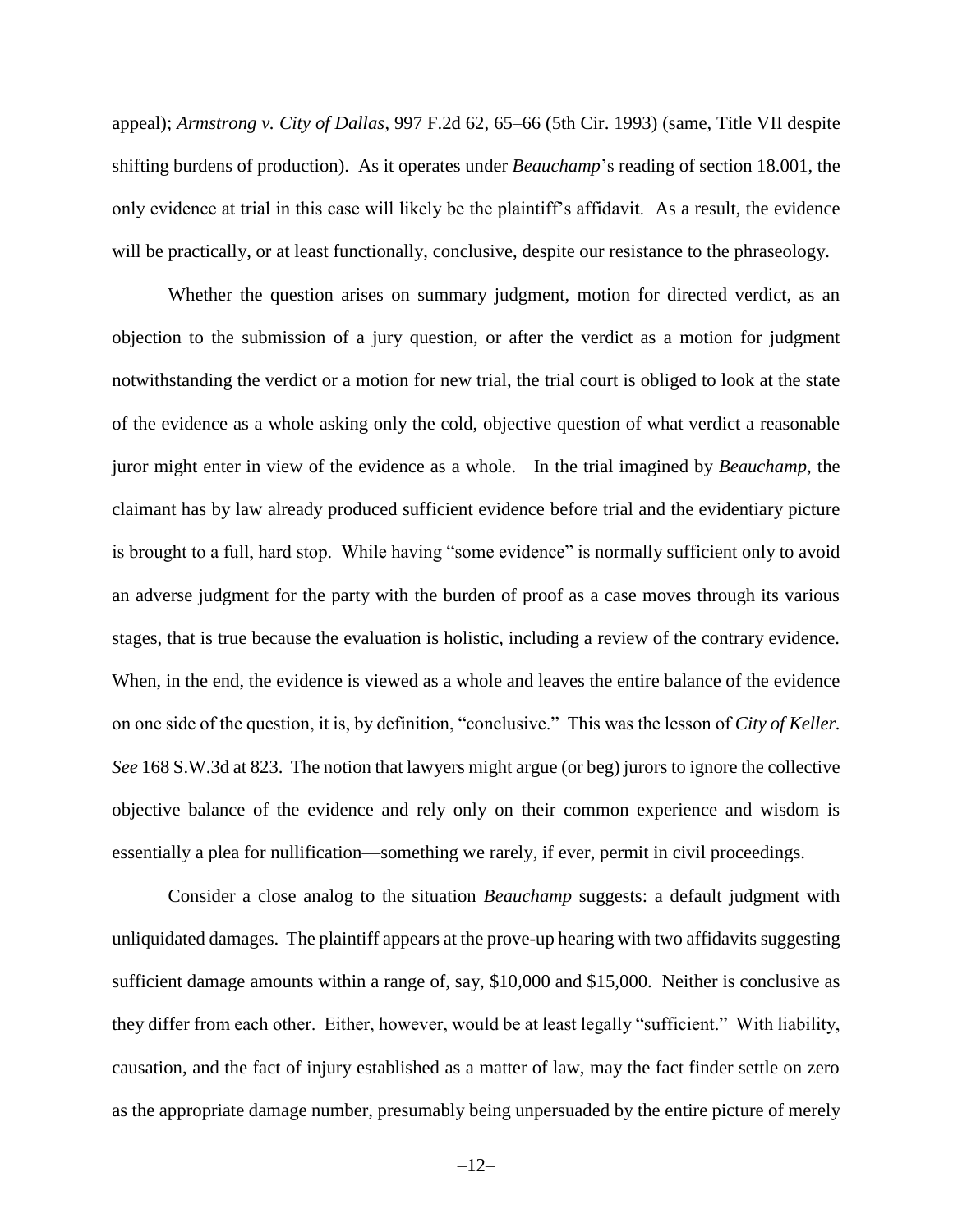sufficient evidence? In that case, no.<sup>9</sup> See Wagner & Brown, Ltd. v. Sheppard, 282 S.W.3d 419, 425 (Tex. 2008) (where evidence established that at least some charges were reasonable and necessary, no evidence supported decision to award no charges); *see also Exel Trans. Serv. v. Aim High Logistics*, 323 S.W.3d 224, 234 (Tex. App.—Dallas 2010, pet. denied) ("According to Aim High, a jury has the discretion to award damages within *or below* 'the range of evidence presented at trial.' However, the rule more specifically stated by this Court is that 'when the evidence supports a range of awards, an award of damages within that range may be an appropriate exercise of the jury's discretion.'") (emphasis added). Allowing the jury to hear evidence that is deemed to be legally sufficient—and no other contrary evidence—leaves little room for debate if *City of Keller* is to be applied fairly to both sides of the docket.<sup>10</sup>

Why it would be that the legislature silently authorized a process that forecloses evidence after declaring it sufficient is difficult to fathom. In fact, the notion that the legislature only called for "sufficient evidence" would seem to foreclose *Beauchamp*'s third prong precisely because it would have the practical effect of making that evidence conclusive where the defendant fails to file an affidavit or has its affidavit stricken.<sup>11</sup>

Carried to its natural conclusion, *Beauchamp*'s third prong—as I see it—calls for conclusive resolution of the fact issue, meaning that the claimant should be entitled to summary judgment or a directed verdict and the opponent's efforts to beg the jury to reject it (but somehow not "controvert" it) should be irrelevant. But, ultimately, this debate over the weight to be given to an "uncontroverted" affidavit for these purposes can quickly resemble Aquinas's inquisitorial

 $9$  In that situation I believe we would be compelled, at a minimum, to find the evidence factually insufficient to support the finding and to require remand for a new trial because the finding is, at least, against the great weight and preponderance of the evidence. *See Doe Chem. Co. v. Francis*, 46 S.W.3d 237, 241 (Tex. 2001).

 $10$  Thus returning to my illustration in n.6, what basis does the jury have for awarding any fee award to the Defendant other than \$200,000? If the hearsay statement related to the Defendant's expert is admissible (and it is), the fact that it should not of its own weight support a judgment no longer matters, it is deemed sufficient as a matter of law and no contrary evidence is admissible.

<sup>&</sup>lt;sup>11</sup> I have no doubt that jurors will, on occasion, return verdicts for less than the amount supported by the deemed sufficient evidence, even though it is the only evidence available to them. That begs the question posed by *City of Keller*: whether they properly might.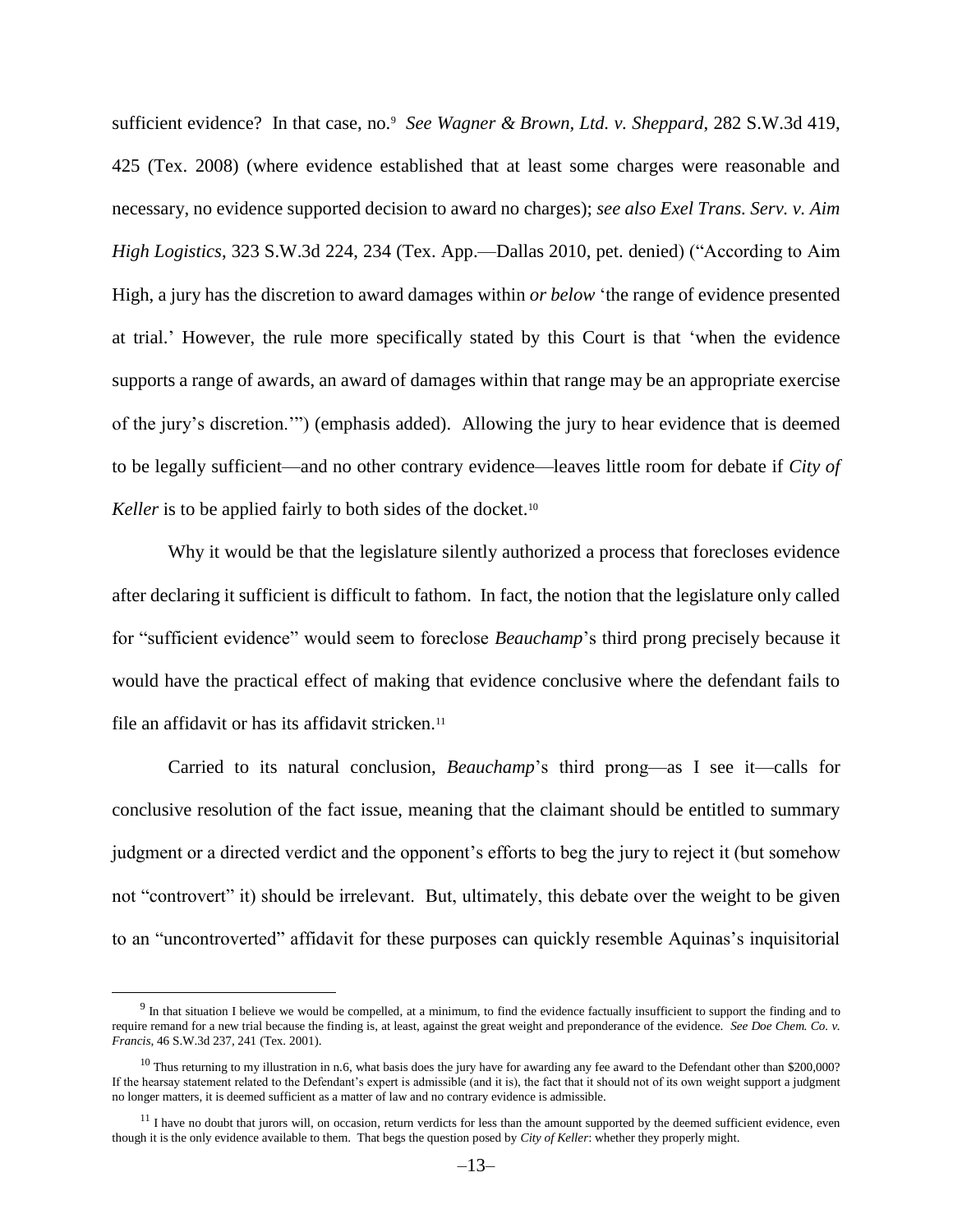over how many angels can dance on the head of a pin. Even if one reads the statute to allow a plea to disregard all of the evidence *and* accepts that a jury might properly do so, there is still the undeniable prospect that the jury *might* credit the affidavit and render a verdict *even though* the minimally admissible affidavit would not constitute legally sufficient evidence. Worse still, the opponent has been deprived of the ability to respond other than by a pre-trial affidavit. And, in all events, there is no review of that sufficiency question, as it is deemed as a matter of law.

The real vice in *Beauchamp*'s second and third prongs is that it steers the legislation onto dubious constitutional grounds. Relator and its supporting *amici* press the entitlement to immediate mandamus review because of the catastrophic and immediate implications compelled by our statutory construction of section 18.001. Our panel was obliged to follow that construction despite the urgency it would create to provide immediate review. The court sitting *en banc* would be free to reconsider *Beauchamp* anew.

### **B. The Texas and Federal Constitutions Afford Parties to Civil Proceedings the Rights to a Decision on the Merits and by a Jury – The Statute as Read by**  *Beauchamp* **Does Not**

Whenever we consider the construction of a statute, we are compelled by law "to construe statutes in a manner [that] avoids serious doubts" and prefer any "'fairly possible'" reading that avoids the problem. *Fed. Sav. & Loan Ins. Co. v. Glen Ridge I Condos, Ltd.*, 750 S.W.2d 757 (Tex. 1988). I will now turn to explain what I see as serious constitutional questions created by section 18.001 as construed by *Beauchamp* that can be avoided by a more modest construction*.* 

Litigants in civil proceedings are entitled by the Fourteenth Amendment of the United States Constitution and our Due Course of Law Clause to (1) reasonable notice of a claim, (2) a meaningful opportunity to be heard, and, (3) a decision on the merits. TEX. CONST. art. I §19. The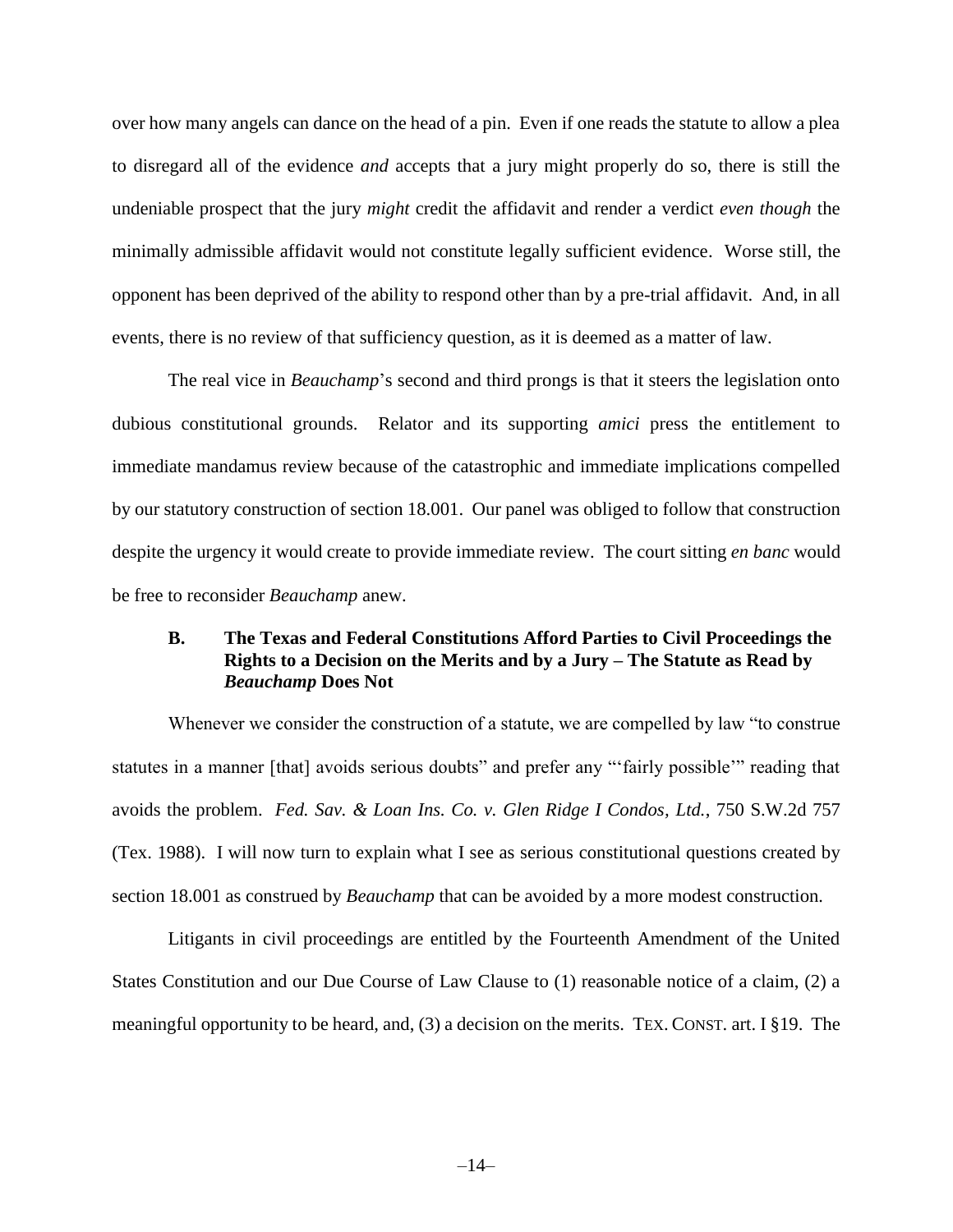Texas Constitution separately provides the right to trial by jury. TEX. CONST. art. I, §§ 10, 15.<sup>12</sup> Where state law denies a civil litigant the right to due process, the declaration that a judge approves of the result is no answer; the process is the right. *Peralta v. Heights Med. Ctr.*, 485 U.S. 80 (1988). In this case, the assured process includes a right to the ultimate form of hearing—a trial by jury. So, I will begin there.

Of course, the federal Seventh Amendment has no direct application in state court, but its interpretation is still instructive. *See City of Corpus Christi v. Pub. Util. Comm'n*, 51 S.W.3d 231, 242 (Tex. 2001). "The aim of [that] amendment," as the Supreme Court has held, "is to preserve the substance of the common-law right of trial by jury, as distinguished from mere matters of form or procedure, and particularly to retain the common-law distinction between the province of the court and that of the jury, whereby, in the absence of express or implied consent to the contrary, issues of law are to be resolved by the court and issues of fact are to be determined by the jury under appropriate instructions by the court." *Baltimore & Carolina Line v. Redman*, 295 US. 654, 657 (1935). The common-law right did not permit a party to judgment on a jury verdict in the absence of evidence of such a weight and quality that objectively reasonable jurors could arrive at the same result. Edward Burnet, *Summary Judgment is Constitutional*, 93 IOWA L. REV. 1625 (2008) (collecting authorities). Critically, however, the question of whether the evidence in any given case is objectively sufficient is itself a question of law. *Redman*, 295 U.S. at 659; *Masterson v. Cline*, 264 S.W. 204, 206 (Tex. App.—Dallas 1924, no writ) (where material evidence is genuinely disputed resolution by court denies right to jury trial).

Thus, summary judgment, directed verdict, and legal sufficiency review all fit comfortably within the constitutional limitation because they are appropriate only where, as a matter of law, a

<sup>&</sup>lt;sup>12</sup> The Seventh Amendment to the U.S. Constitution has not been held to apply to the states. *Minneapolis & St. Louis R.R. Co. v. Bombolis*, 241 U.S. 211 (1916).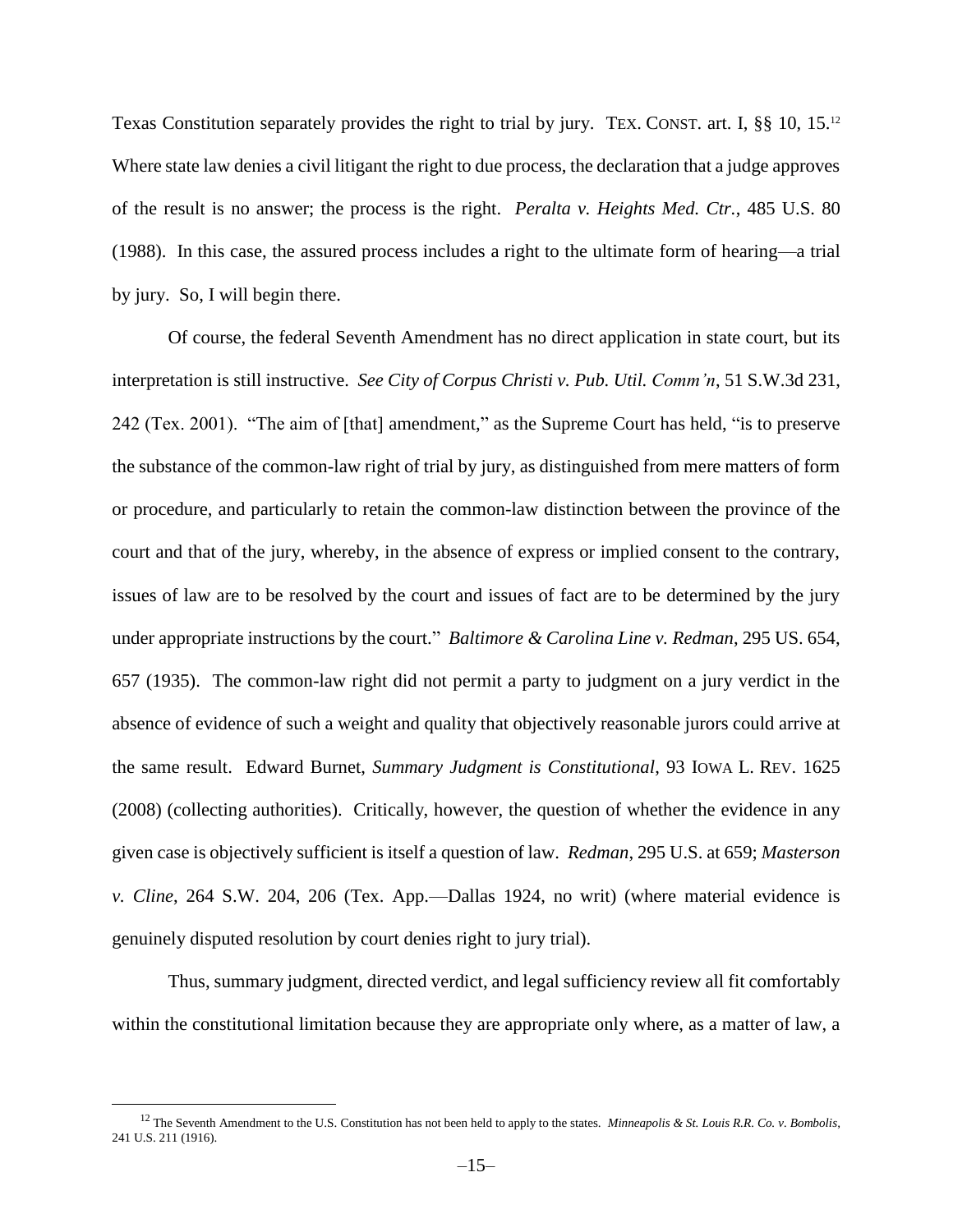court determines jurors could not reasonably disagree with the result. These avenues for disposition are carefully constrained around principles favoring decisions on the merits and sufficiency of the evidence and do not improperly shift burdens of proof. This is illustrated by the fact that a movant for no-evidence summary judgment may not move for judgment on a claim or defense on which it has the burden of proof. *See* TEX. R. CIV. P. 166a(i); *Timpte Indus., Inc. v. Gish*, 286 S.W.3d 306, 310 (Tex. 2009).Equally critical, in all of these contexts, the litigants' rights to appellate review of the legal question of whether they were in fact entitled to resolution of the issue by a jury—a crucial constitution question itself—are assured. Here, however, as read by *Beauchamp* and prior panel authority, they evaporated in Austin and were reduced to a matter of discretion in receipt or rejection of the one form of proof permitted by the statute; and a result, appellate review will depend on the unlikely showing of abuse.

The relator's right to present evidence here and his right to a decision on the evidence is also affected by the creation of a presumption of deemed sufficiency—*Beauchamp*'*s* prong 2. By this point in time, there should be no doubt legislative fiat cannot take the "place of fact . . . in determining issues involving life, liberty, or property." *Western & A.R.R. v. Henderson*, 279. U.S. 639, 642 (1929). The presumption created under *Beauchamp* does not depend on any weighing of the quality of the proof submitted in the original affidavit. While it would normally require conclusive evidence from the party bearing the burden of proof to truncate the opponent's right to respond at trial, here the claimant's proof need not be reviewed for legal sufficiency, only admissibility, before it is deemed to be sufficient to support a resulting verdict and resulting judgment.

Ignoring for the moment that the opponent will not be allowed to present evidence, a statute creating an unreasonable presumption will generally fail federal due process scrutiny—as I expect it would our own due course of law and jury trial assurances. The relator in our case has "served"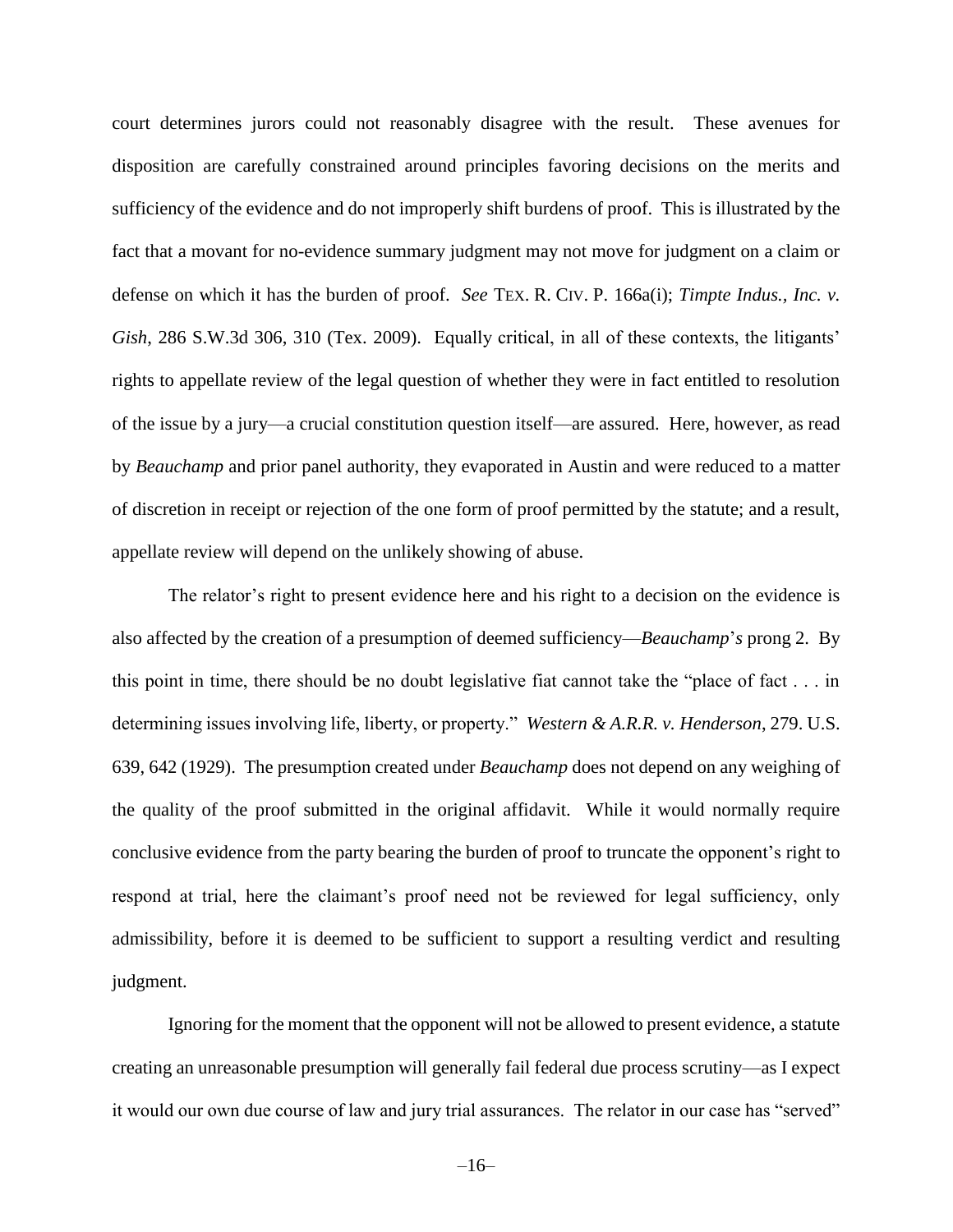responsive affidavits. Nevertheless, the claimant's evidence will be deemed sufficient regardless of its objective weight. While the statute might well allow for a presumption upon the claimant's introduction of merely *some* evidence, the idea that the opponent must overcome it is something that the federal system has avoided, as noted above. That application is likely a product of the United States Supreme Court decisions striking down state statutes under the fourteenth amendment as arbitrary or unreasonable because they required the defendant to produce evidence sufficient to defeat the presumption. *E.g.*, *Henderson*, 279 U.S. at 642 (striking Georgia statue with presumed sufficiency and contrasting it with like Mississippi statute that did not); *Johnson v. Atlantic Coastline Ry.*, 60 S.E.2d 226, 229–31 (S.C. 1950) (collecting like authority).

In *Henderson*, of course, the Supreme Court did not have a jury trial right to add to the problem and did not confront a statute making the right to put on evidence dependent on a discretionary ruling of the trial judge. That issue would go to the separate due process question of whether the statute "operates to deny a fair opportunity to respond to the presumption"—a question raised by prong 3 of *Beauchamp*. *Henderson*, 279 U.S. at 642. As envisaged by *Beauchamp*, however, section 18.001 has the same effect as *Henderson*, creating an evidentiary presumption for the claimant before trial (prong 2), shifting the burden of production to the opponent at trial, while simultaneously foreclosing any contrary evidentiary presentation (prong 3) based, not on the actual quality of the proof as a whole, but its form and the trial judge's discretion to permit it before the trial starts.

Viewed as a question of due process, a decision on genuinely disputed merits can be denied without violating a constitutional right only when good cause exists for such a decision; such as in cases of default judgment or where sanctions are appropriate. *See Holt Atherton Indust., Inc. v. Heine*, 835 S.W.2d 80, 83 (Tex. 1992) (no answer default judgment "adjudication of the merits is preferred"); *Paradigm Oil, Inc. v. Retamco Operating, Inc.*, 372 S.W.3d 177, 185 (Tex. 2012)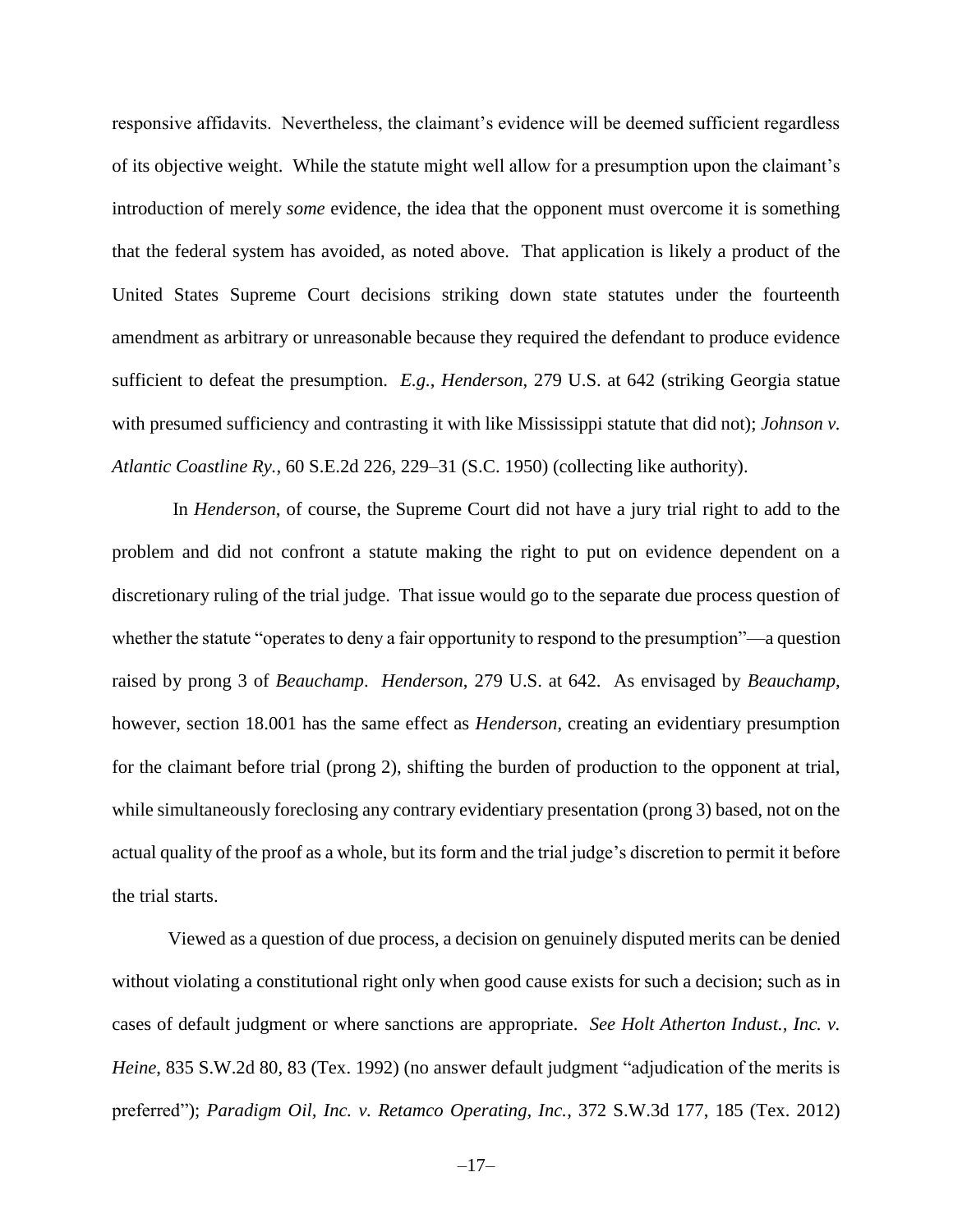(sanction of striking defendant's answer for willful non-compliance with rules puts defendant in position as though it had never answered the suit). But even in those extreme cases, the rules guard against these results precisely because of the constitutional implications involved, and appellate and collateral review regimes are in place to avoid arbitrary deprivation. *E.g.,* TEX. R. CIV. P. 243; *Peralta*, 485 U.S. at 86 (judgment rendered without service violates due process); *Lopez v. Lopez*, 757 S.W.2d 721, 723 (Tex. 1988); *Caldwell v. Barnes,* 154 S.W.3d 93, 96-97 (Tex. 2004); *TransAmerican Nat. Gas v. Powell*, 811 S.W.2d 913, 917 (Tex. 1991) (sanction precluding merits disposition may not be imposed as a routine matter of discretion and are closely reviewed).

#### **1. Our Reading of Section 18.001 Does Not Align With Other Pre-trial Procedure**

Some might suggest that the result of the stricken affidavits here is no different from other pre-trial proceedings that have the practical effect of foreclosing the presentation of some evidence at trial. I disagree.

In this case, and under this statute generally, there is no requirement that the original affidavit show anything relative to the weight or quality of its averments before it is deemed "sufficient" evidence to support a judgment against the adversary. And, worse, the decision of whether to strike the counter-affidavit—critical to the opponent's right to be heard on a potentially genuine, material fact question at trial—is not limited to the legal question of whether a jury might reasonably act upon it. Instead, it and the opponent's associated right to trial by jury, is left to the discretion of the judge with respect to whether to admit it. I am not aware of any procedure that would allow for a question of fact that is both material—that is to say essential to the resulting final judgment—and potentially genuinely disputed to be decided without a jury where one is requested and the right otherwise applies.

I acknowledge there are other circumstances where a defendant might, as a practical not statutory matter, be barred from presenting some evidence at trial and pause to explain why, unlike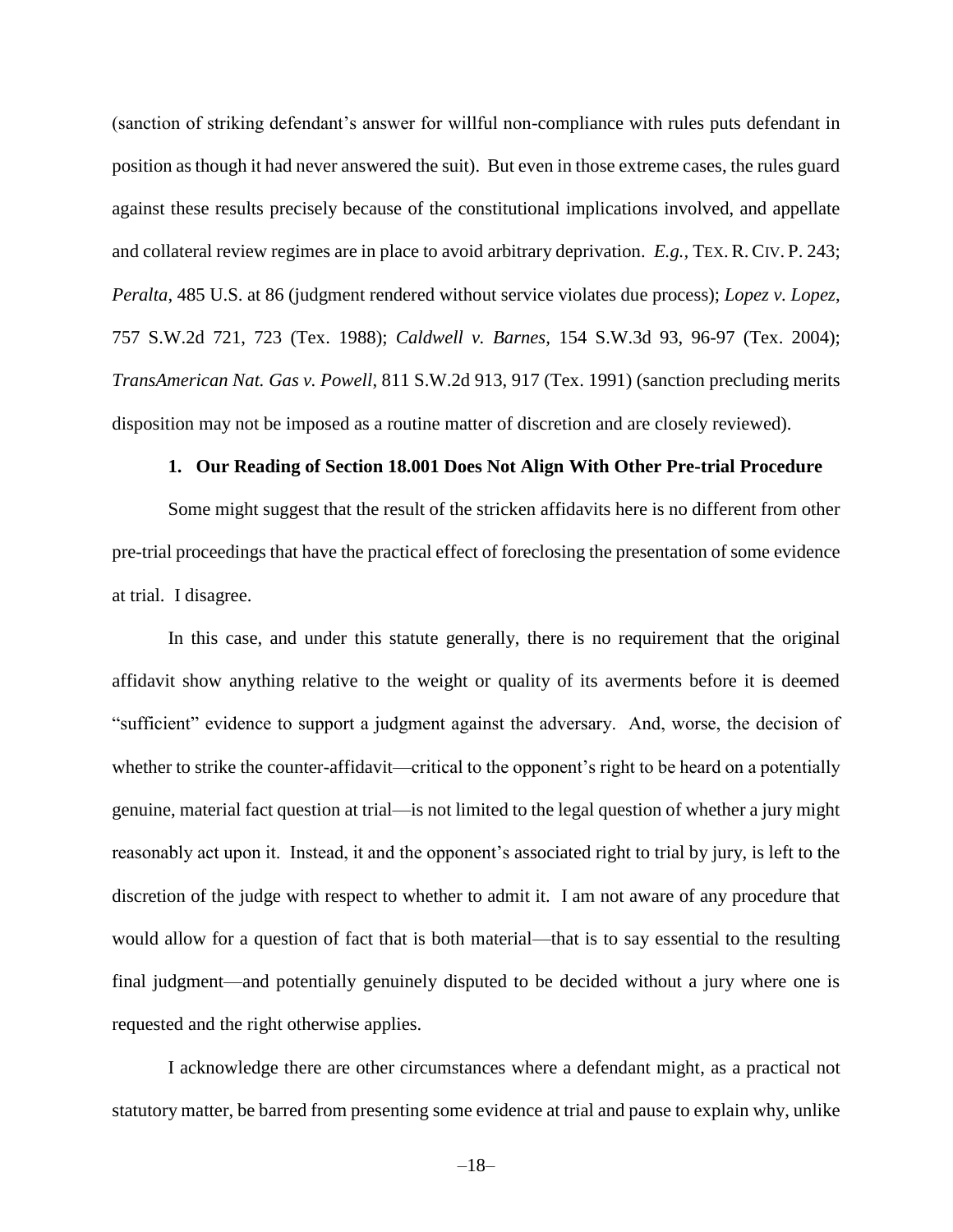section 18.001, they do not operate to create the same constitutional concerns. Section 166a(i) of the Texas Rules of Civil Procedure allows a party to file a no evidence motion for summary judgment after there has been an adequate time for discovery requiring that the party with the burden of proof present some evidence to support its claim or defense. TEX. R. CIV. P. 166a(i). Unlike section 18.001, that rule is structured to avoid the prospect of what is effectively a reverse demurrer of the type at play here—where a party bearing the burden of proof on an issue demands (at the eleventh hour no less) that his opponent come forward with evidence establishing why *the movant* should not prevail. But even there (or in connection with a traditional summary judgment) a party responding to a summary judgment can defend their right to trial with, *in addition to affidavits*, use of any discovery response, party admission, and deposition transcript, or other available evidence, to defeat the motion and preserve the right to present evidence at trial. The response is not channeled temporally or substantively to a single means of response to be accepted or rejected as a matter of discretion of the trial judge, and reviewable only for abuse thereafter.

Thus, for example, in response to such a traditional summary judgment motion, the nonmovant might point to the evidence supporting the motion as merely admissible or perhaps even sufficient where, as here, he does not carry the burden of proof and note his intention to call and examine the affiants at trial. If that same evidence is alleged to be conclusively favoring the movant—something we imagine not to be true in this context—he is still undeniably within his rights to respond with deposition transcripts, interrogatory responses or admissions that tend to disprove the claimant's theory. In these ways, summary judgment in Texas is carefully structured to preserve the right to trial by jury by (1) directing the burden of production and persuasion to the party bearing both; (2) limiting the judgment it directs to those cases where the right is shown as a matter of law and objective fact not to be extant; and (3) reduces the risks of erroneous or arbitrary deprivation by affording the backstop of plenary appellate review.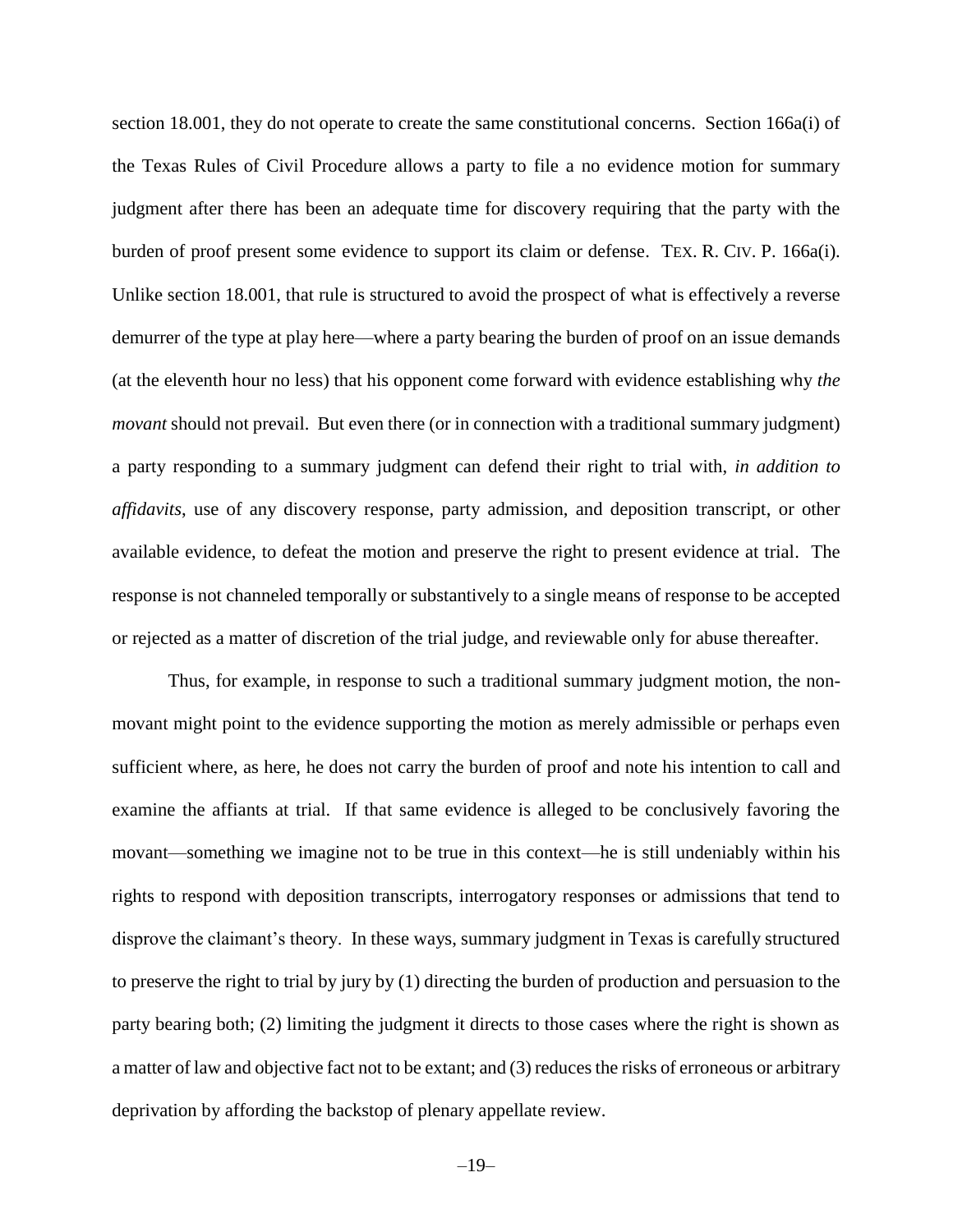Under section 18.001, the party responding to an opening affidavit may not preserve the right to trial by attaching the plaintiff's own admission that the fees at issue were excessive, even if he had obtained it at a deposition admitting the opposite or as a response to a request for admission doing the same. To be sure, we might attempt to write yet another ersatz fix into the statute to save it from itself by which the trial court might allow receipt of such proof, but according to *Beauchamp* and cases following it—the plain language of paragraph (f) speaks for itself and allows only a single form of response to save the right to merits resolution at trial—an affidavit from an expert as accepted (or not) by the trial judge.

 In addition, pursuant to rule 193.6 of the Texas Rules of Civil Procedure, a party may be precluded from presenting a particular piece of expert witness testimony if he or she fails to timely designate or supplement the expert's opinions. TEX. R. CIV. P. 193.6(a). Notably, even that rule builds in a safeguard in that the evidence will not be excluded if there is good cause for the failure to timely make, amend, or supplement the disclosure, and the failure to timely disclose will not unfairly surprise or unfairly prejudice the other party and provides that a continuance may be granted to in essence cure the untimeliness of a disclosure. *Id.* More importantly, and unlike section 18.001, rule 193.6 does not preclude a party from introducing other evidence or contesting the other party's position through cross-examination at trial. *Id.* In contrast, section 18.001 channels a party's ability to present evidence to a single form of proof, the admissibility of which is left to the discretion of the trial court.

## **2. Decisions On Deemed Sufficiency and Without A Right to Put On Relevant, Admissible Evidence Risks Present Unreasonable Risks of Erroneous Deprivation**

The due process right undeniably includes a right to a meaningful hearing reasonably tailored to avoid the risk of erroneous deprivation of property rights. *Matthews v. Eldridge*, 424 U.S. 319, 332 (1976). In this case, that hearing is a trial. I believe that decisions at trial on material genuinely disputed factual matters without regard to the actual facts, deny due process unless they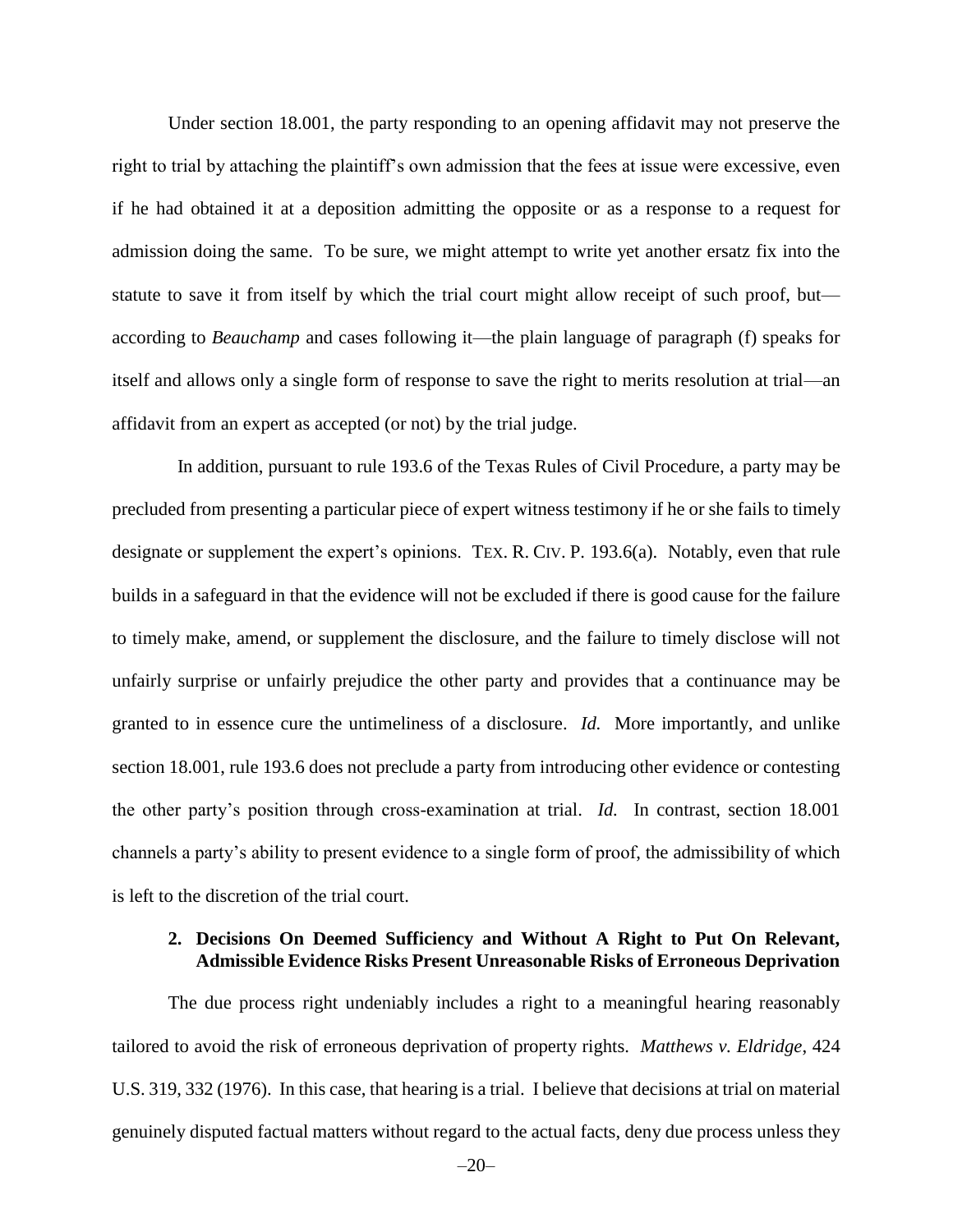are a product of a sanction or a conscious, inexcusable failure to join the issue in responding that necessitates the extreme relief. *See Craddock v. Sunshine Bus Lines*, 133 S.W.2d 124, 134 (Tex. 1939); *Enviropower, L.L.C. v. Bear, Stearns & Co., Inc.*, 265 S.W.3d 16, 21 (Tex. App.—Houston [1st Dist.] 2008, pet. denied); *see also Sniadach v. Family Fin. Corp.*, 395 U.S. 337, 339 (1969). 13

Under *Beauchamp*'s construction of section 18.001, however, the opponent who has failed to file a controverting affidavit, or who has had its affidavit stricken, is denied an opportunity to present relevant evidence at trial and, the decision with respect to sufficiency of the evidence has been made by the legislature and the trial judge—not the jury to whom the issue is constitutionally reserved. Moreover, on appeal, the opponent may not argue that the claimant's affidavit was not in fact sufficient to overcome his right to participate meaningfully at trial or to have the decision as to its sufficiency made by a jury. *Lindsey v. Normet*, 405 U.S. 56, 77 (1972); *In re Longview Energy Co.*, 464 S.W.3d 353, 359 (Tex. 2015) (when permitted, a party has a right to a meaningful appeal). And we would have no ability to determine actual sufficiency in this one unique setting because the legislature has deemed an admissible affidavit to be sufficient. Our only review is for abuse of discretion in striking affidavit. That aberrant denial of review may itself constitute yet another due process violation. *Honda Motor Co., Ltd. v. Oberg*, 512 U.S. 415, 431 (1994) (aberrant denial of appellate scrutiny denies due process).

To be clear, I do not necessarily (or even purport to) conclude that section 18.001 is unconstitutional in this or every case to which it applies. Rather, I merely suggest that the construction it has been afforded under controlling panel precedent raises serious constitutional

<sup>13</sup> Viewed in the light of the handoff between the trial courts and ourselves, the parallels to the problem in *Sniadach* become apparent—as does the need for mandamus review in light of our current construction of section 18.001. In the typical case, the parties will be arguing over an amount far less than cost of trial, much less the cost of an appeal and retrial should we find an abuse of discretion in striking the counter-affidavit. In the meanwhile, the leverage brought to bear on the opponent—i.e., the cost of the appeal (likelihood of showing abuse) and a retrial—put the would-be appellant in the same position as the Wisconsin debtor subject to assumption that the garnishment filing is correct.